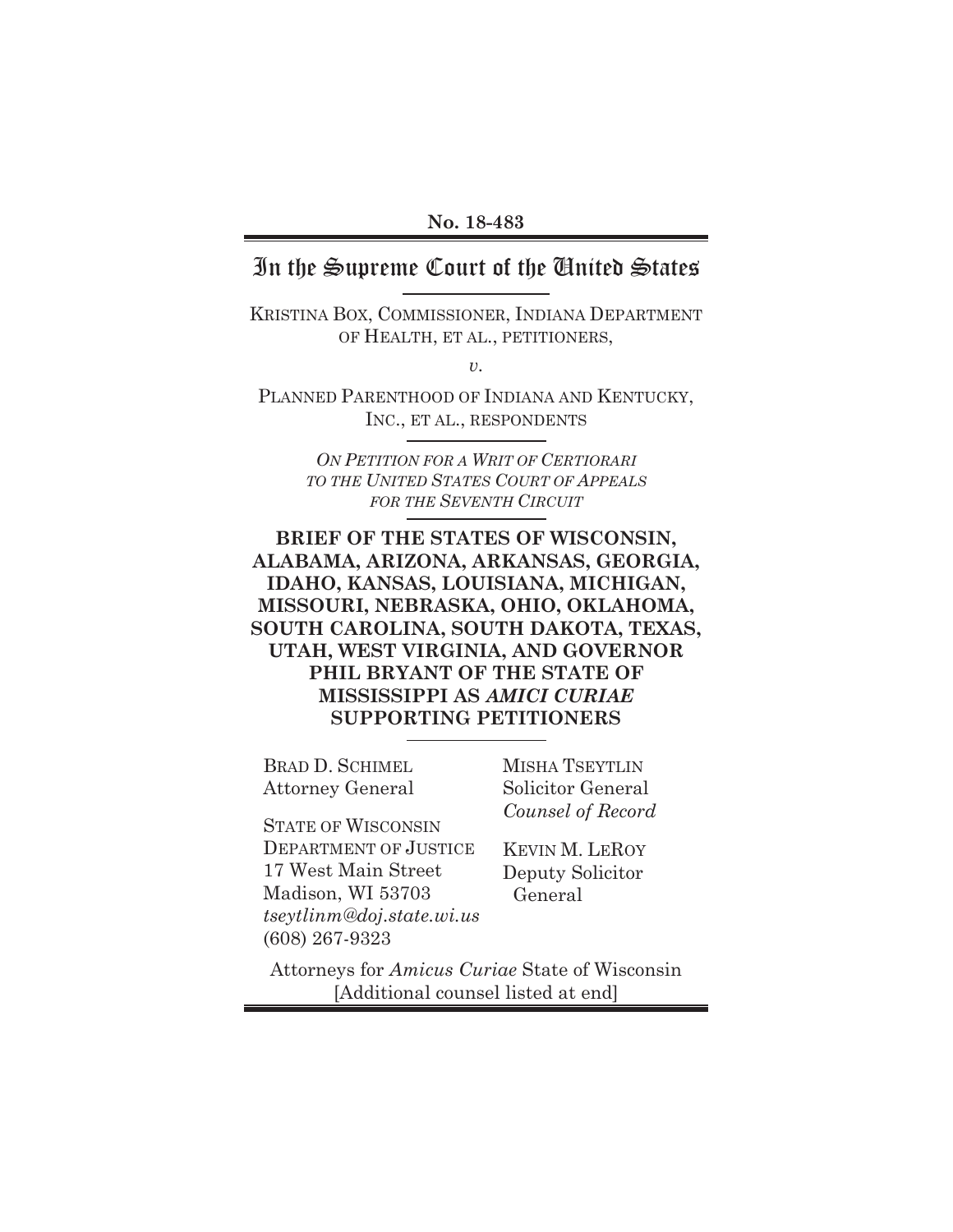### **QUESTIONS PRESENTED**

1. Whether a State may mandate the respectful disposition of the remains of aborted "child[ren] assuming the human form," *Gonzales v. Carhart*, 550 U.S. 124, 160 (2007).

2. Whether a State may ban the invidiously discriminatory practice of aborting unborn children solely because of their race, sex, or disability diagnosis.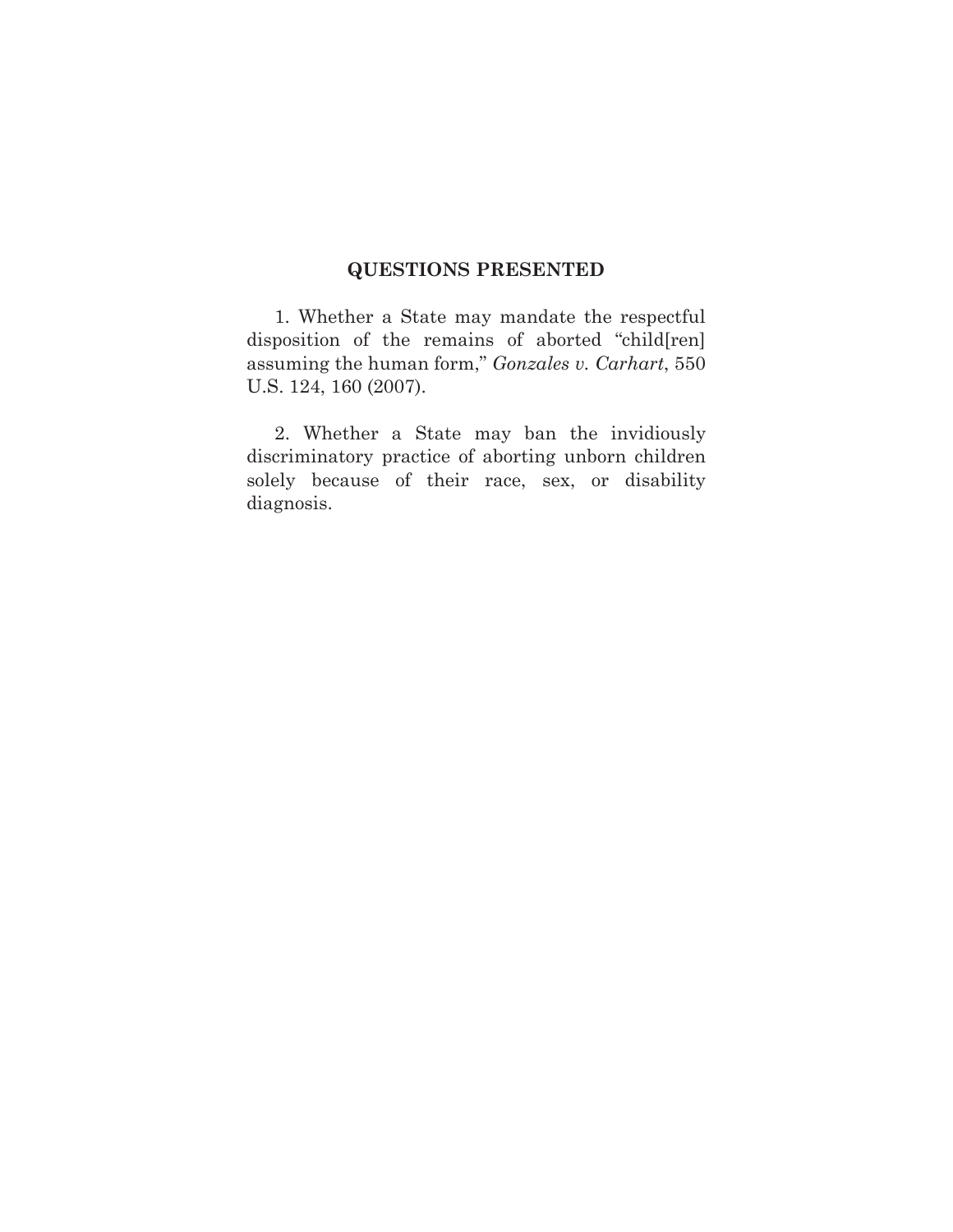# **TABLE OF CONTENTS**

# Page

| <b>INTRODUCTION AND SUMMARY OF</b>                                                       |
|------------------------------------------------------------------------------------------|
| REASONS FOR GRANTING THE PETITION 4                                                      |
| I. The States May Require The Respectful<br>Disposition Of The Remains Of Aborted        |
| II. The States May Prohibit The Elimination<br>Of Classes Of Human Beings By Invidiously |
|                                                                                          |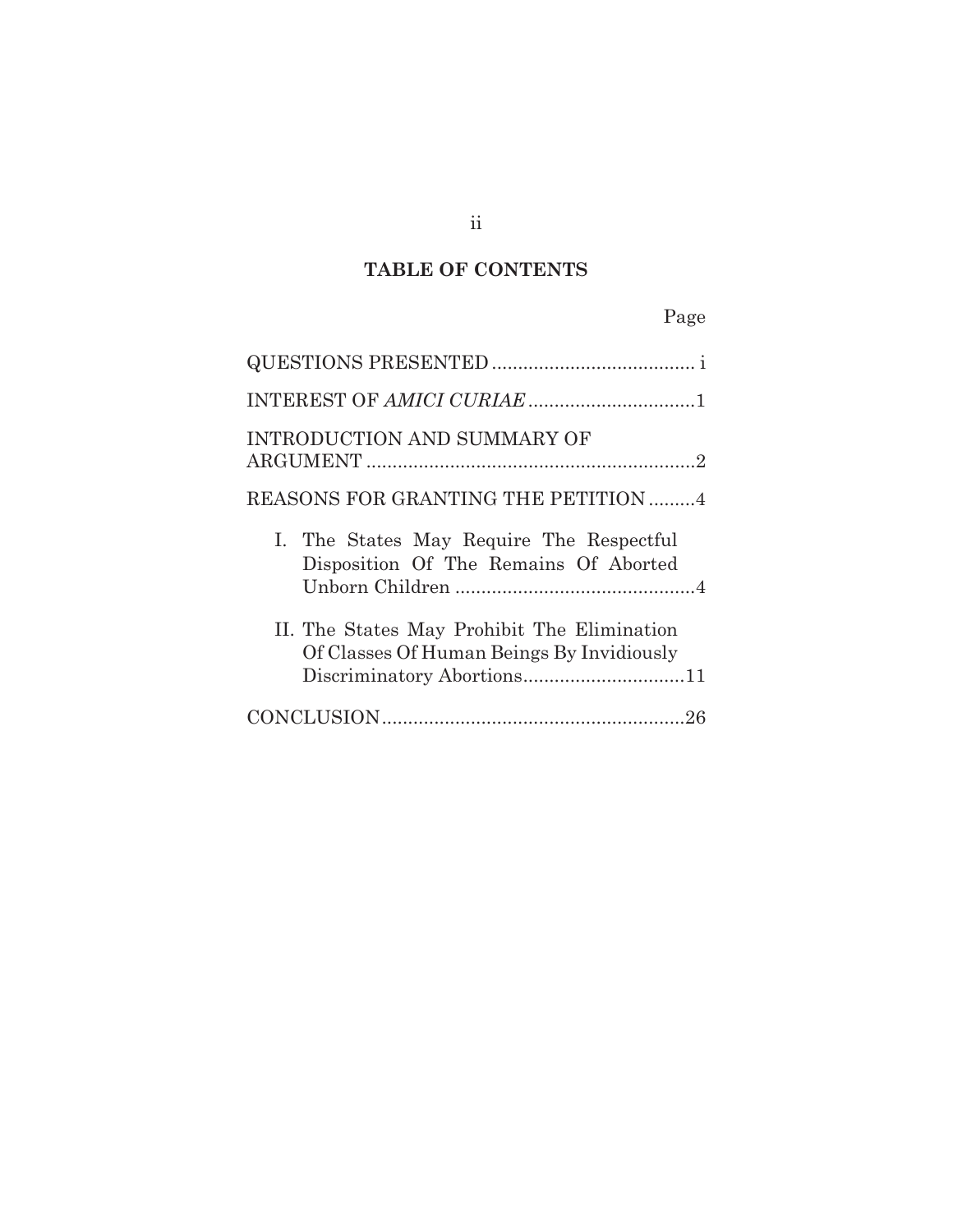## **TABLE OF AUTHORITIES**

# **Cases**

| 14 Penn Plaza LLC v. Pyett,                               |
|-----------------------------------------------------------|
| Barnes v. Glen Theatre, Inc.,                             |
| Bd. of Dirs. of Rotary Int'l v. Rotary Club of<br>Duarte, |
| Bethune-Hill v. Virginia State Bd. of Elections,          |
| Bob Jones Univ. v. United States,                         |
| Chaplinsky v. New Hampshire,                              |
| City of Akron v. Akron Ctr. for Reprod. Health,<br>Inc.,  |
| Coleman v. DeWitt,                                        |
| FCC v. Beach Commc'ns, Inc.,                              |
| Franklin v. Fitzpatrick,                                  |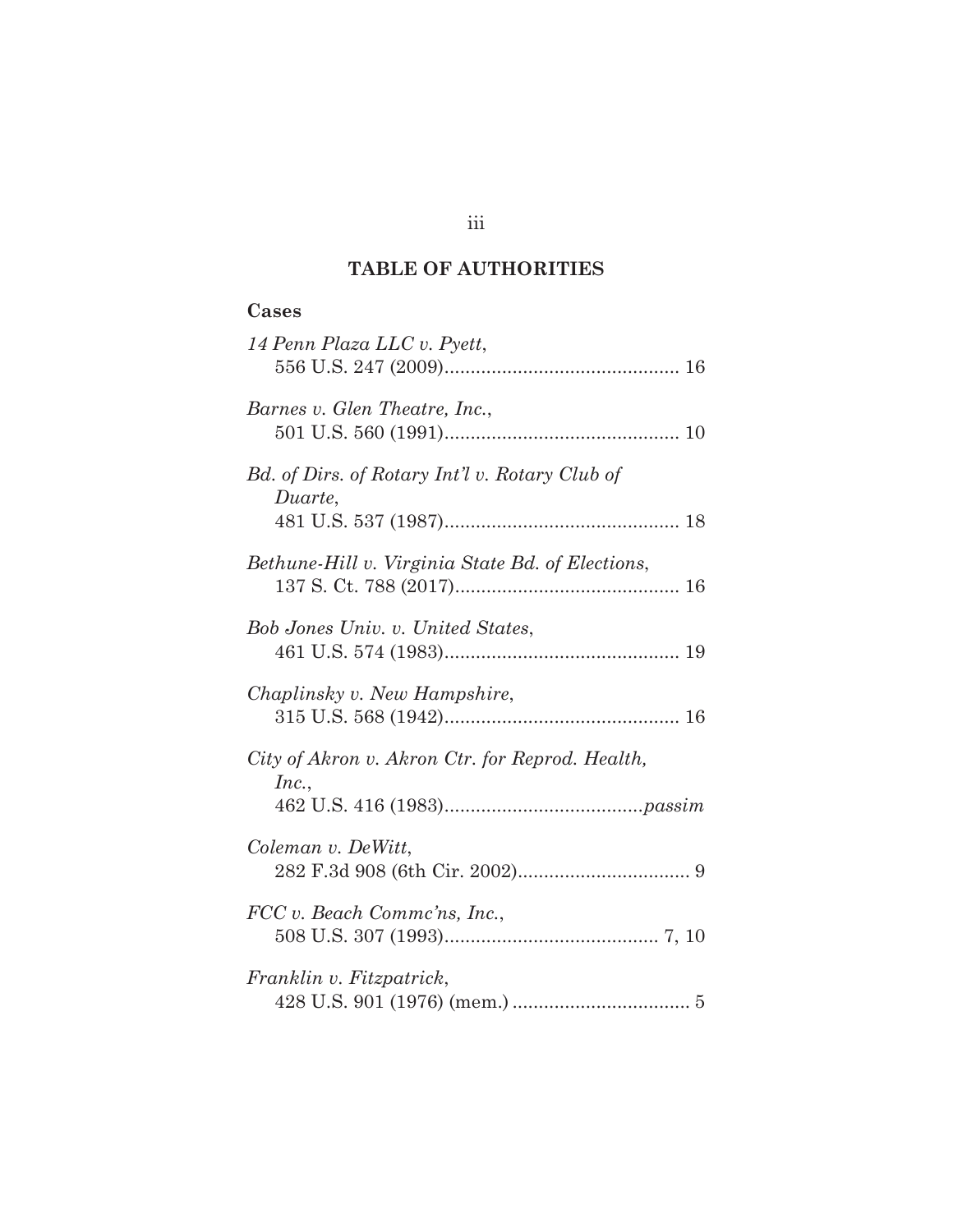| Gonzales v. Carhart,                                                                 |
|--------------------------------------------------------------------------------------|
| Harris v. Quinn,                                                                     |
| Heart of Atlanta Motel, Inc. v. United States,                                       |
| Hodgson v. Minnesota,                                                                |
| Janus v. Am. Fed'n of State, Cty., & Mun. Emps.,<br>Council 31,                      |
| Johnson v. California,                                                               |
| Knox v. Serv. Emps. Int'l Union, Local 1000,                                         |
| Kovacs v. Cooper,                                                                    |
| McDonald v. City of Chicago,                                                         |
| N.Y. State Club Ass'n v. City of New York,                                           |
| Planned Parenthood of Minn. v. Minnesota,<br>910 F.2d 479 (8th Cir. 1990) 2, 5, 6, 7 |

# iv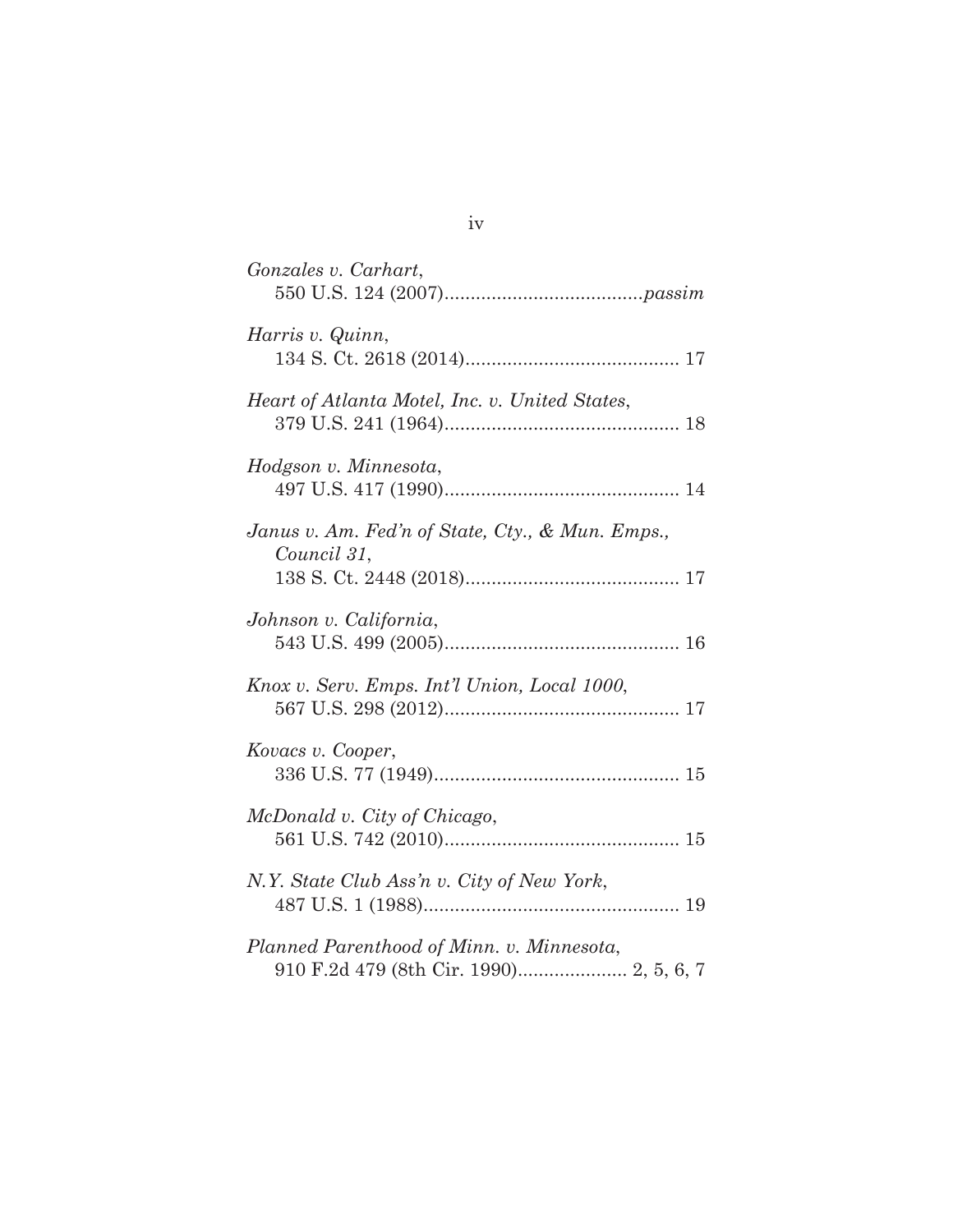| Planned Parenthood of Se. Pa. v. Casey,                      |
|--------------------------------------------------------------|
| Roberts v. U.S. Jaycees,                                     |
| Roe v. Wade,                                                 |
| Sch. Bd. of Nassau Cty. v. Arline,                           |
| Thornburgh v. Am. Coll. of Obstetricians &<br>Gynecologists, |
| Virginia v. Black,                                           |
| Washington v. Glucksberg,                                    |
| Webster v. Reprod. Health Servs.,                            |
| Whole Woman's Health v. Hellerstedt,                         |
| Whole Woman's Health v. Smith,                               |
| Williams-Yulee v. Fla. Bar,                                  |

# v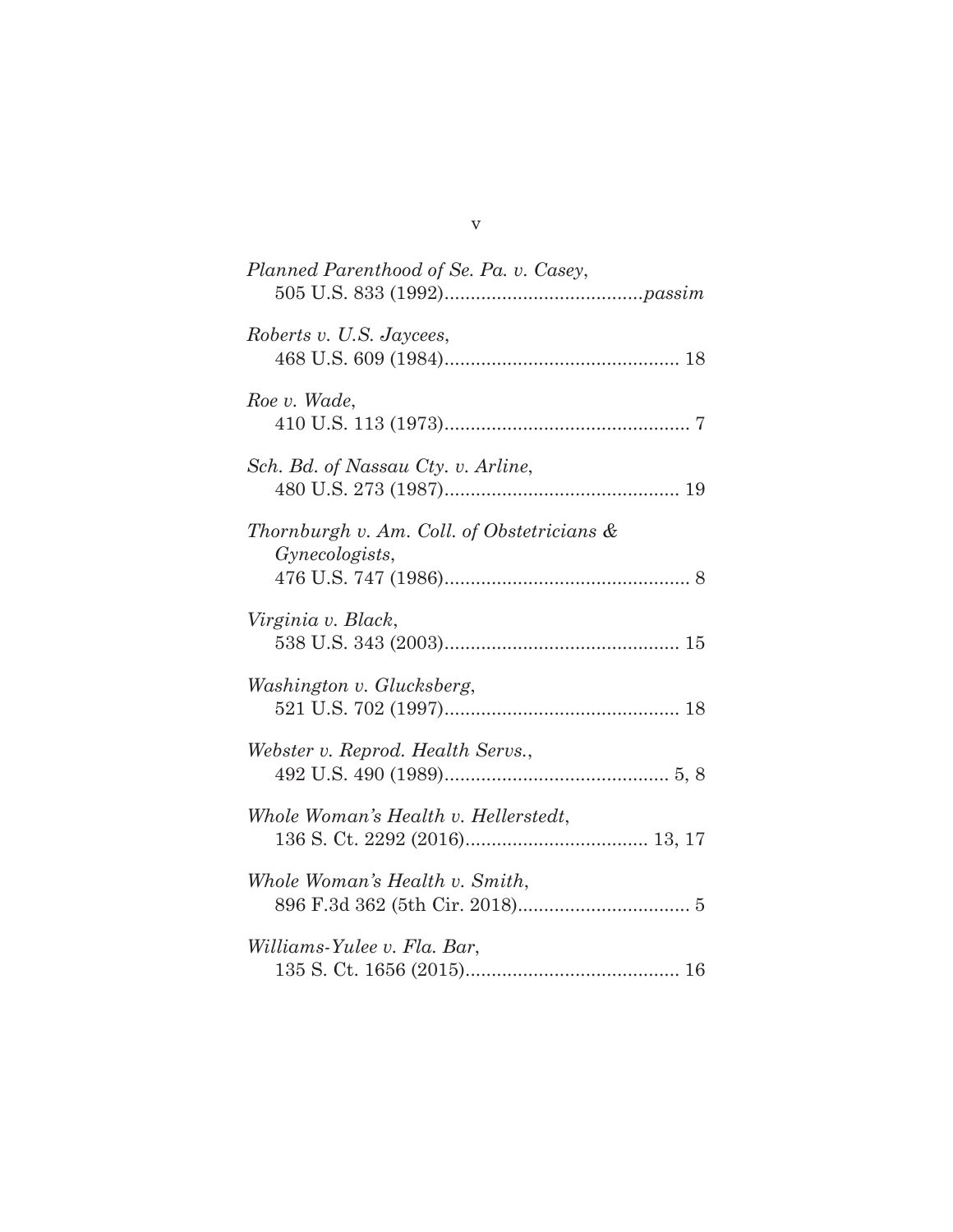## **Statutes**

| Indiana House Enrolled Act 1337  1 |
|------------------------------------|
|                                    |
|                                    |
|                                    |
|                                    |
|                                    |
|                                    |

 $\overline{\mathrm{vi}}$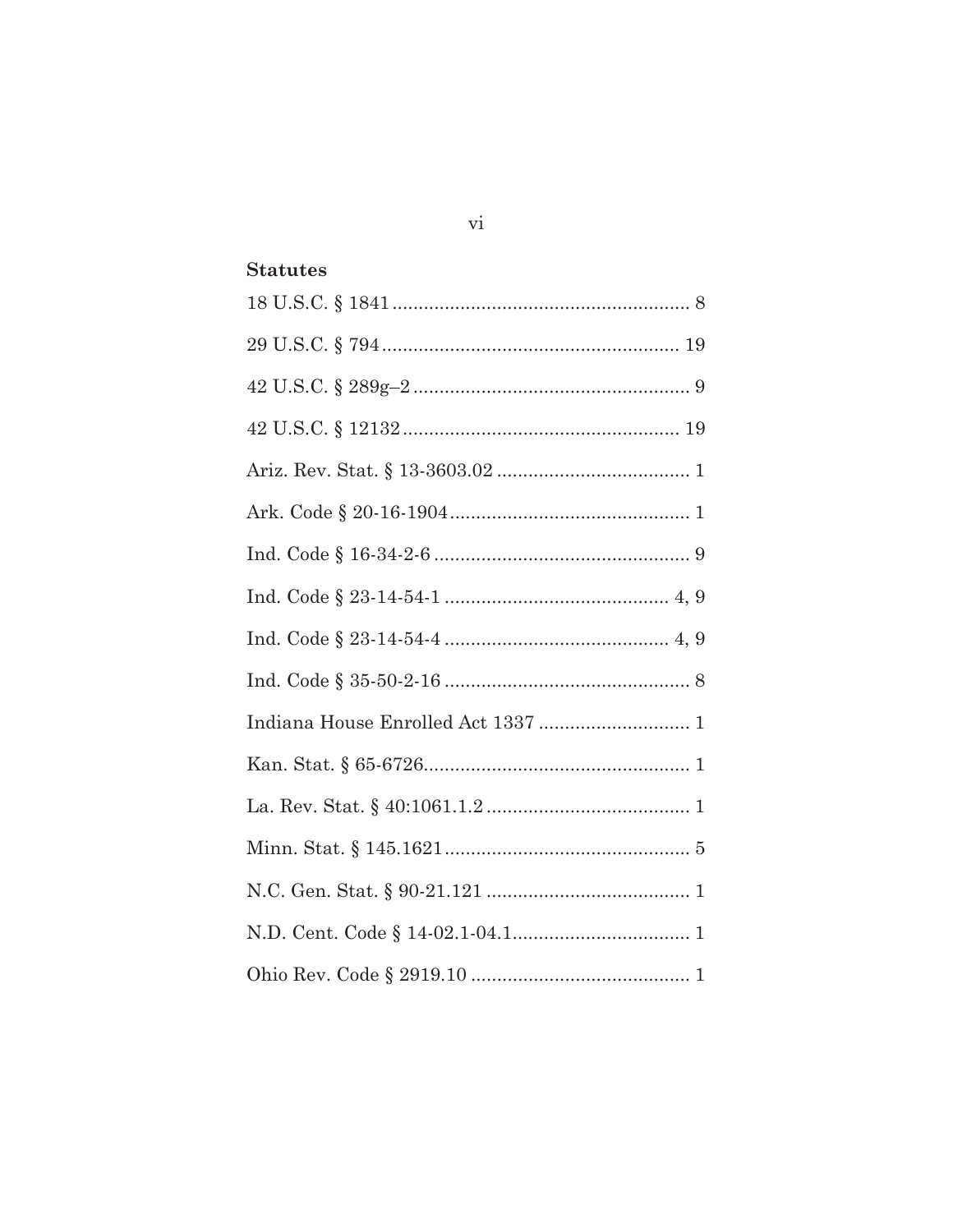# **Constitutional Provisions**

## **Rule**

|--|--|--|--|--|--|--|--|--|--|--|--|--|--|

# **Other Authorities**

| Arthur L. Caplan, <i>Chloe's Law: A Powerful</i>                                                                                       |  |
|----------------------------------------------------------------------------------------------------------------------------------------|--|
| Legislative Movement Challenging a Core                                                                                                |  |
| <i>Ethical Norm of Genetic Testing, 13 PLoS Biol.</i>                                                                                  |  |
|                                                                                                                                        |  |
| Briana S. Nelson Goff et al., Receiving the Initial<br>Down Syndrome Diagnosis: A Comparison of<br>Prenatal and Postnatal Parent Group |  |
| <i>Experiences</i> , 51 Intellectual & Developmental                                                                                   |  |
|                                                                                                                                        |  |
|                                                                                                                                        |  |

## vii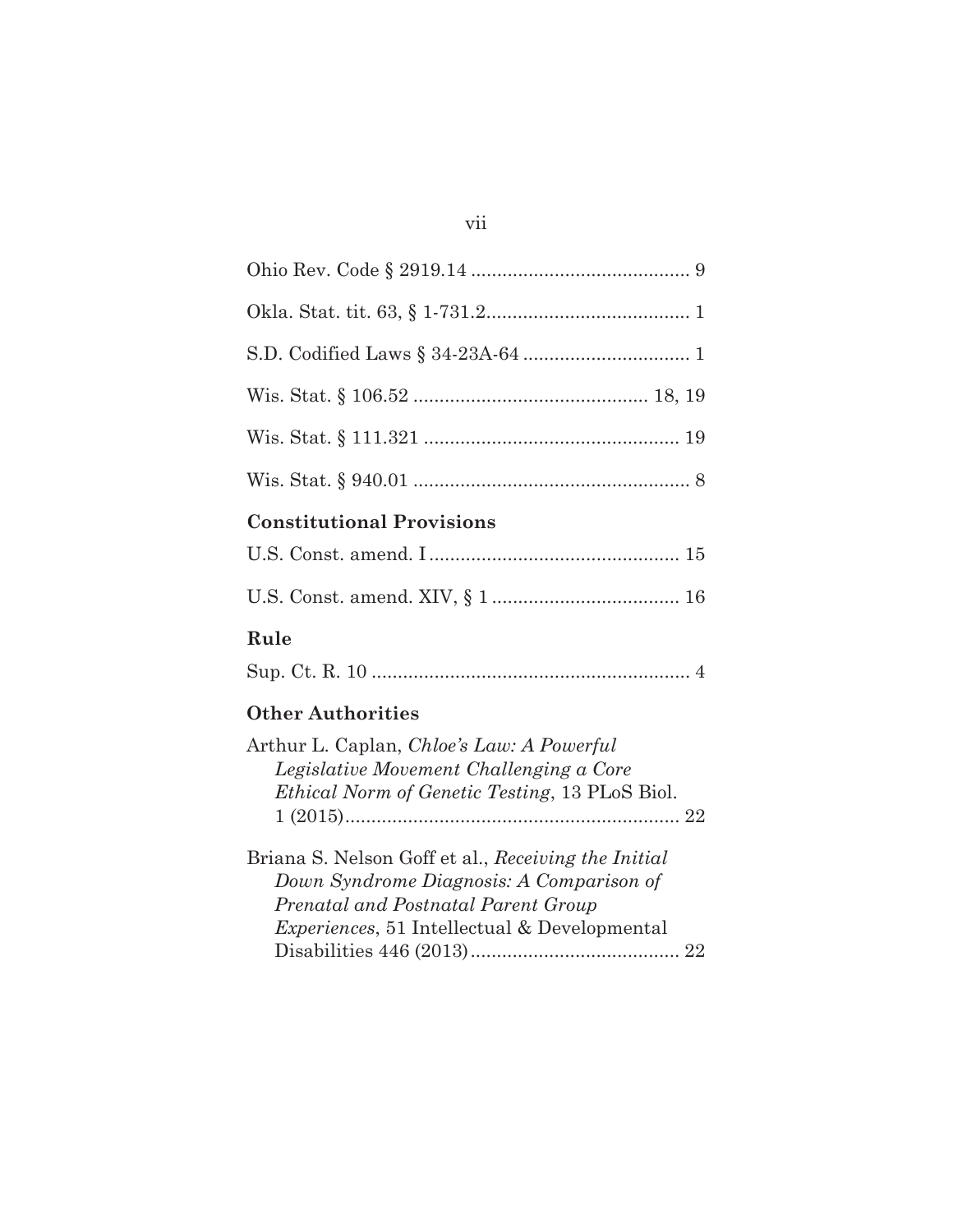### viii

| David A. Savitz, How Far Can Prenatal<br>Screening Go in Preventing Birth Defects, 152                                                                                                             |
|----------------------------------------------------------------------------------------------------------------------------------------------------------------------------------------------------|
| Douglas Almond & Lena Edlund, Son-biased sex<br>ratios in the 2000 United States Census, 105<br>Proc. of the Nat'l Acad. of Sci. 5861 (2008) 23                                                    |
| Fetal Homicide Laws, Nat'l Conf. of State                                                                                                                                                          |
| Frank Newport, Slight Preference for Having Boy<br><i>Children Persists in U.S.</i> , Gallup (July 5,                                                                                              |
| Frank Stephens, Testimony Before House<br>Subcommittee on Labor, Health and Human<br>Services, and Education (Oct. 25, 2017)  24                                                                   |
| Gender-Biased Sex Selection, U.N. Population                                                                                                                                                       |
| Gert de Graaf et al., <i>Estimates of the Live Births</i> ,<br>Natural Losses, and Elective Terminations<br>with Down Syndrome in the United States,<br>167A(4) Am. J. Med. Genetics 756 (2015) 21 |
| Gregory Kellogg et al., Attitudes of Mothers of<br>Children with Down Syndrome Towards<br>Noninvasive Prenatal Testing, 23 J. Genetic                                                              |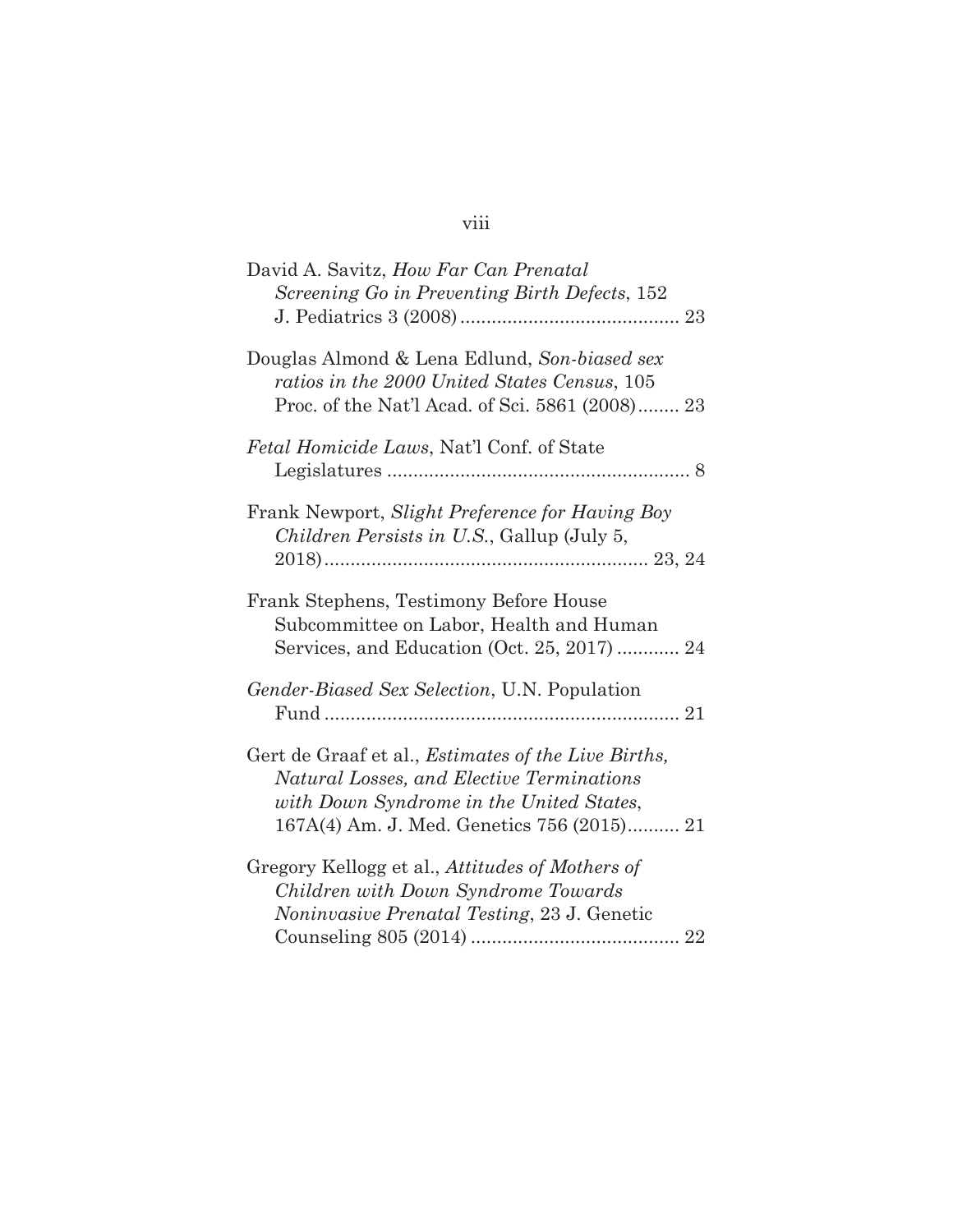| Hannah Korkow-Moradi et al., Common Factors<br>Contributing to the Adjustment Process of<br>Mothers of Children Diagnosed with Down<br>Syndrome: A Qualitative Study, 28 J. Fam.      |
|---------------------------------------------------------------------------------------------------------------------------------------------------------------------------------------|
|                                                                                                                                                                                       |
| Jamie L. Natoli et al., Prenatal diagnosis of Down<br>syndrome: a systematic review of termination<br>rates (1995–2011), 32 Prenat. Diagn. 142                                        |
| Jason Abrevaya, Are There Missing Girls in the<br>United States? Evidence from Birth Data, 1(2)                                                                                       |
| John Finnis, Abortion and Health Care Ethics, in<br>Bioethics: An Anthology (Helga Kuhse et al.                                                                                       |
| Julian Quinones & Arijeta Lajka, "What kind of<br>society do you want to live in?": Inside the<br>country where Down syndrome is<br><i>disappearing</i> , CBS News (Aug. 14, 2017) 19 |
| Mara Hyistendahl, Unnatural Selection:<br>Choosing Boys over Girls, and the<br>Consequences of a World Full of Men (2011)  20                                                         |
| Mara Hvistendahl, Where Have All the Girls<br>Gone?, Foreign Policy (June 27, 2011) 21                                                                                                |

ix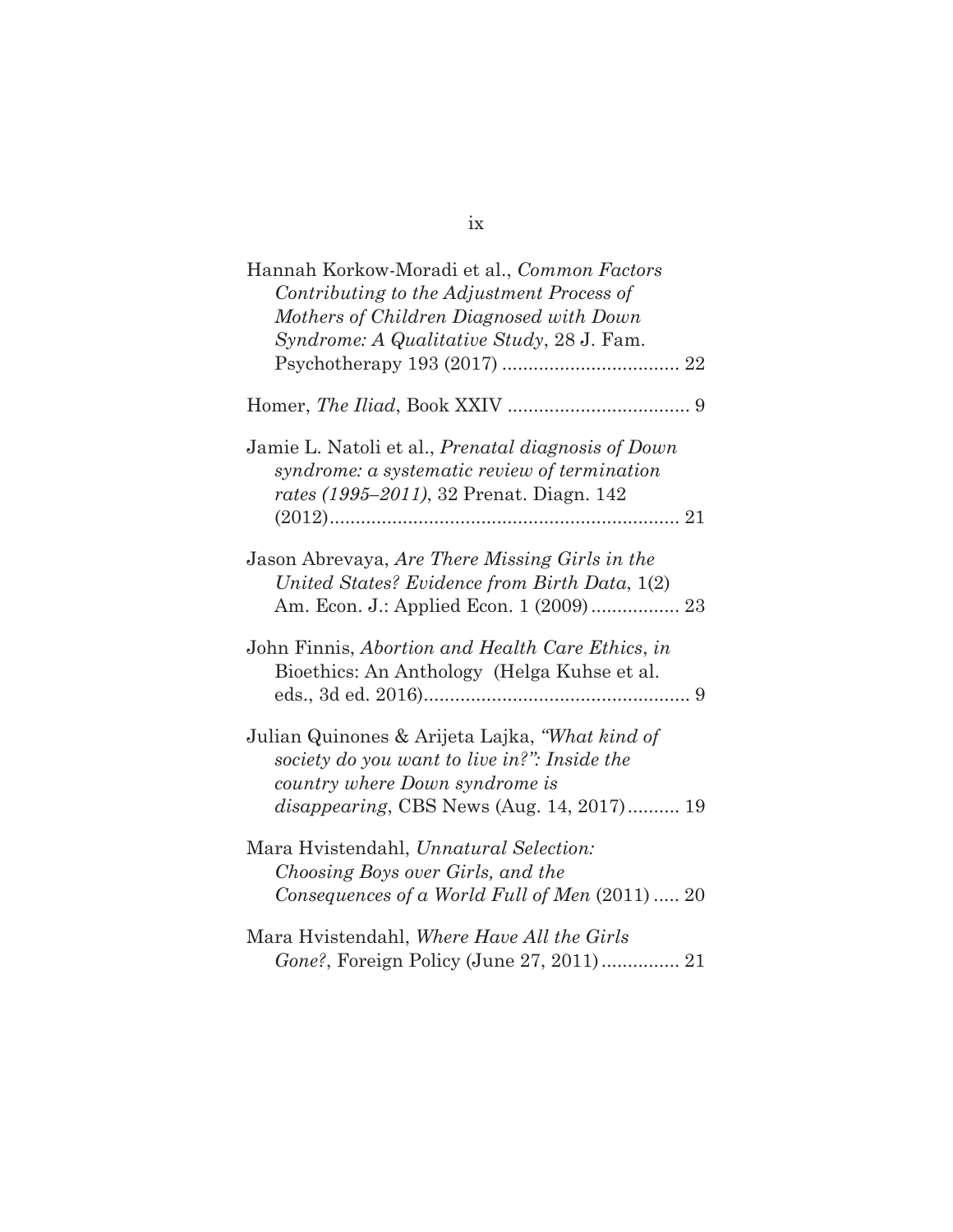| Nat'l Down Syndrome Soc'y, Understanding a                                                                                                                                           |
|--------------------------------------------------------------------------------------------------------------------------------------------------------------------------------------|
| Nicholas Eberstadt, The Global War Against                                                                                                                                           |
| Patrick Lee, Abortion & Unborn Human Life (2d)                                                                                                                                       |
| Rachèl V. van Schendel et al., What Do Parents of<br>Children with Down Syndrome Think about<br>Non-Invasive Prenatal Testing (NIPT)?, 26 J.<br>Genetic Counseling 522 (2017) 22, 25 |
| Sam Roberts, U.S. Births Hint at Bias for Boys in<br>Some Asians, N.Y. Times (June 14, 2009) 23                                                                                      |
| Sex Imbalances at Birth: Current Trends,<br>Consequences, and Policy Implications, U.N.<br>Population Fund Asia & Pacific Regional                                                   |
| Simon Denyer & Annie Gowen, Too Many Men:<br>China and India Battle with the Consequences<br>of Gender Imbalance, The Washington Post                                                |
| Sital Kalantry, How to Fix India's Sex-Selection<br>Problem, N.Y. Times (Jul. 27, 2017)  20                                                                                          |
|                                                                                                                                                                                      |
|                                                                                                                                                                                      |

x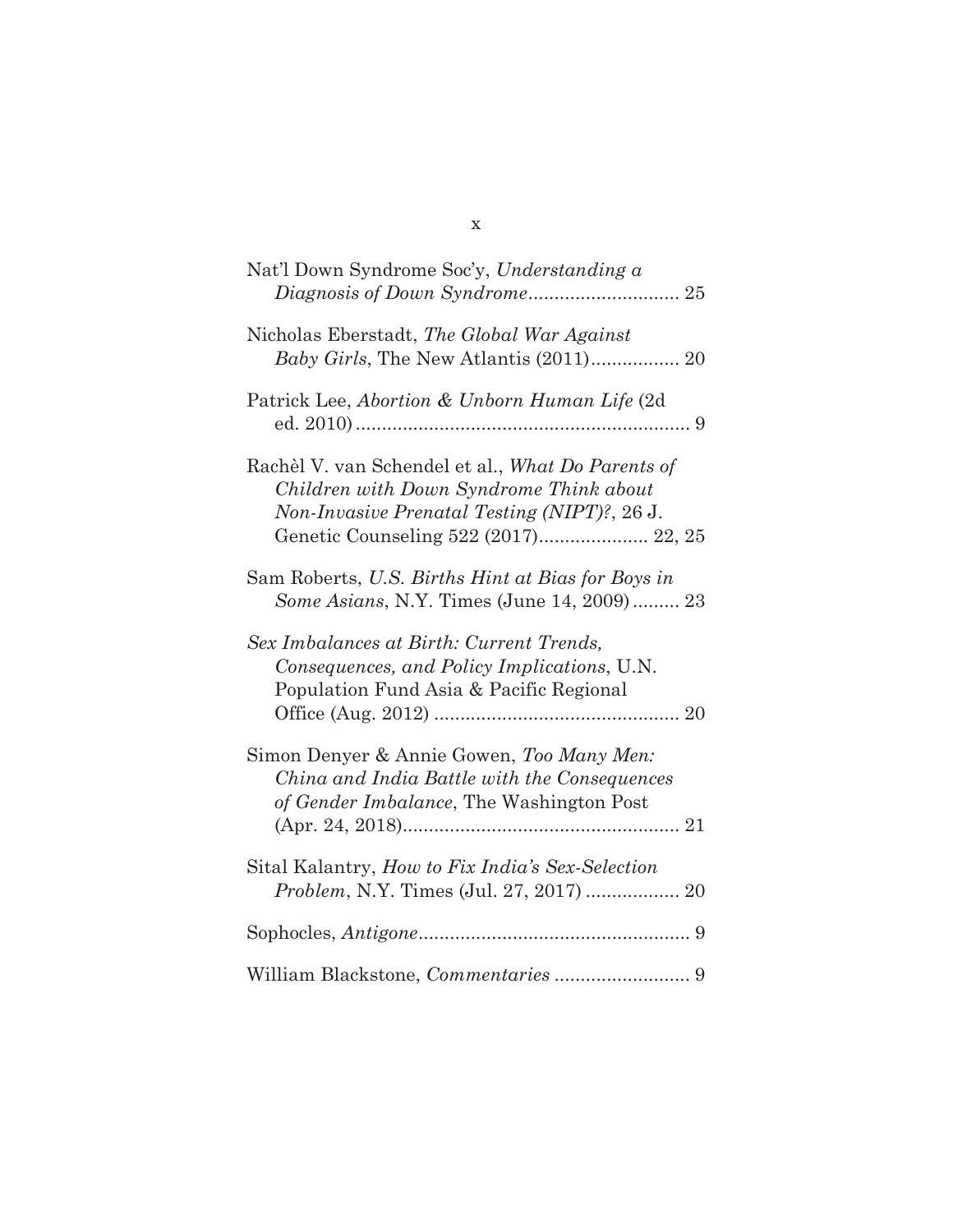#### **INTEREST OF** *AMICI CURIAE***\***

*Amici* are the States of Wisconsin, Alabama, Arizona, Arkansas, Georgia, Idaho, Kansas, Louisiana, Michigan, Missouri, Nebraska, Ohio, Oklahoma, South Carolina, South Dakota, Texas, Utah, West Virginia, and Governor Phil Bryant of the State of Mississippi (hereinafter "the States"). The States have the solemn duty and sovereign right to protect the dignity of all human beings within their borders. Through House Enrolled Act 1337 ("HEA 1337" or "the Act"), Indiana forwarded this and other important sovereign interests by requiring the respectful disposition of the remains of unborn children and prohibiting the discriminatory elimination of classes of human beings based upon race, gender, or disability. App. 131a–36a. Many "[o]ther states have followed Indiana's lead" by enacting laws similar to HEA 1337. App. 31a (Manion, J., concurring in the judgment in part, dissenting in part); *e.g.*, Ariz. Rev. Stat. § 13-3603.02; Ark. Code § 20-16-1904; Kan. Stat. § 65-6726; La. Rev. Stat. § 40:1061.1.2; N.C. Gen. Stat. § 90-21.121; N.D. Cent. Code § 14-02.1-04.1; Ohio Rev. Code § 2919.10; Okla. Stat. tit. 63, § 1-731.2(B); S.D. Codified Laws § 34-23A-64.

l

<sup>\*</sup> Counsel of record received timely notice of the States' intent to file this amicus brief at least ten days before the due date. Sup. Ct. R. 37.2(a). Pursuant to Supreme Court Rule 37.4, the consent of the parties is not required for the States to file this brief.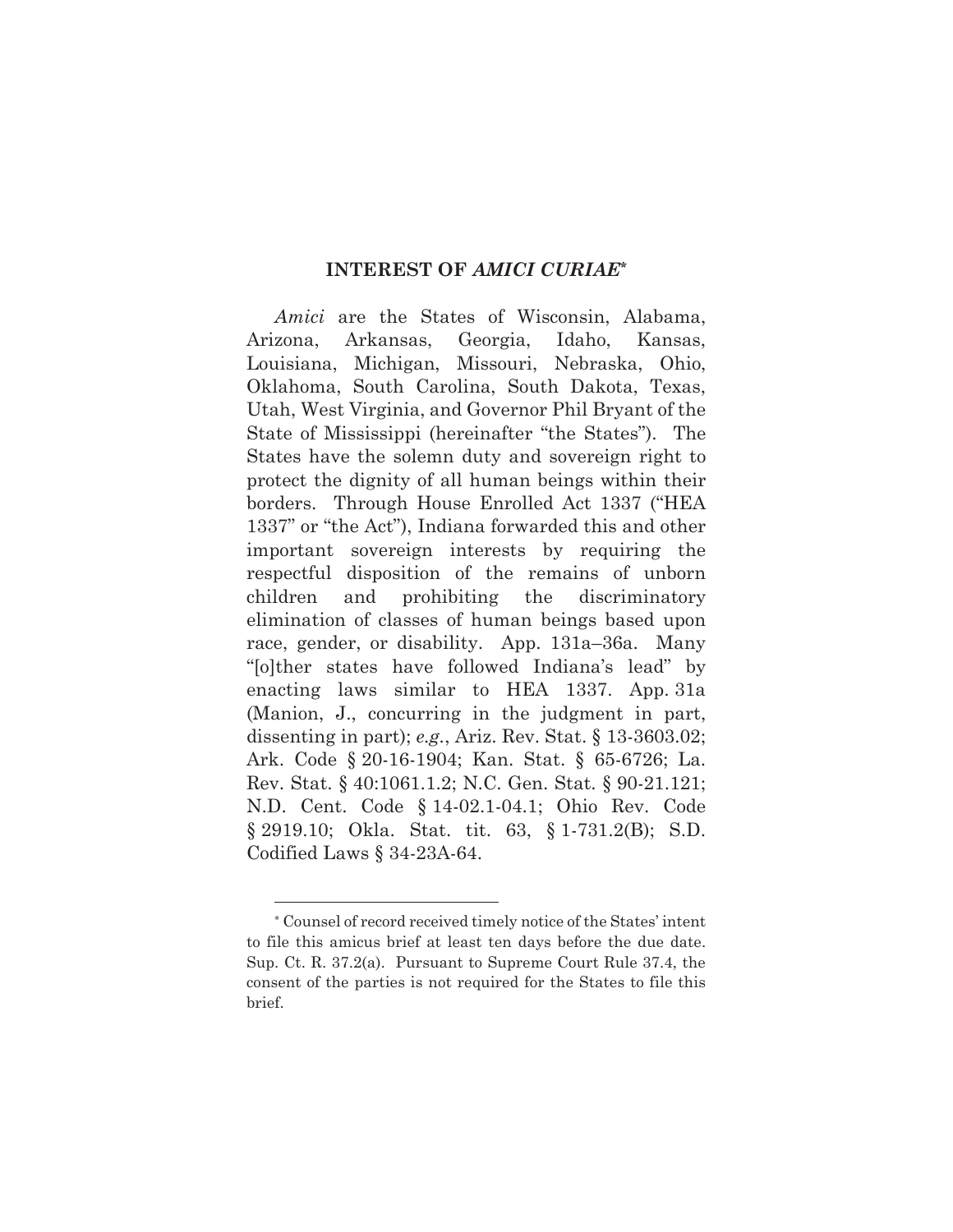### **INTRODUCTION AND SUMMARY OF ARGUMENT**

The Seventh Circuit's decision below contains two holdings that, especially when taken together, exhibit an unprecedented, unlawful hostility to the States' authority to honor human life and dignity.

The Seventh Circuit first held that Indiana had no constitutional authority to enact the Respectful-Disposition Provision, which requires providers to dispose respectfully of aborted unborn children, rather than dumping them as medical waste (as is Respondents' practice). Disregarding this Court's explanation in *City of Akron v. Akron Center for Reproductive Health, Inc.*, 462 U.S. 416, 452 & n.45 (1983), *overruled on other grounds by Planned Parenthood of Southeastern Pennsylvania v. Casey*, 505 U.S. 833 (1992), and in direct conflict with the Eighth Circuit's holding in *Planned Parenthood of Minnesota v. Minnesota*, 910 F.2d 479, 487–88 (8th Cir. 1990), the Seventh Circuit concluded that Indiana's "interest in requiring . . . dispos[al] of aborted fetuses in the same manner as human remains is not *legitimate*" because this Court has held that those unborn children are not "persons" under the Fourteenth Amendment. App. 15a–16a (emphasis added). The Seventh Circuit's unprecedented holding that unborn children are so unworthy of dignity that it is not even "legitimate" for the State to require that their remains not be thrown away like medical waste warrants this Court's review.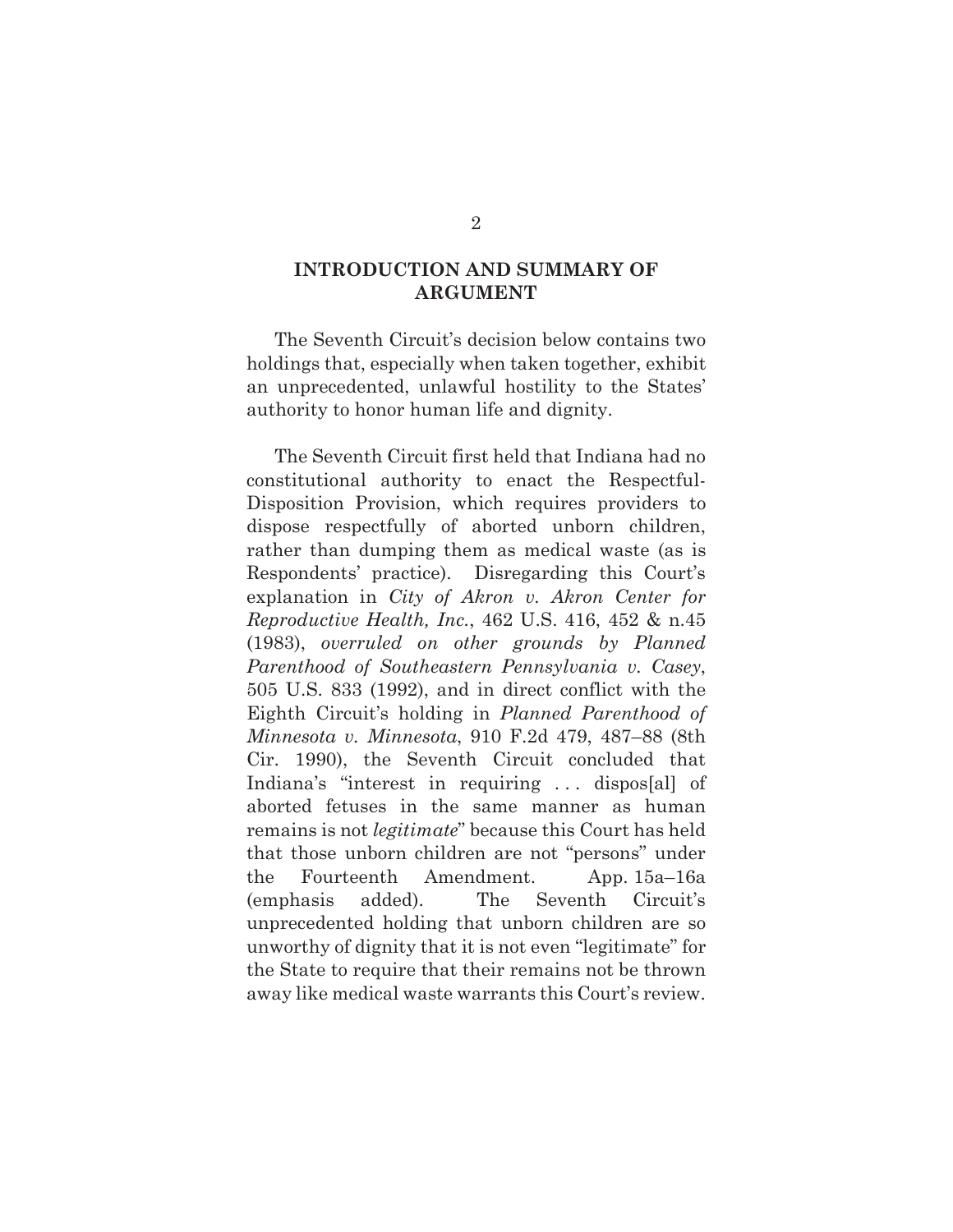The Seventh Circuit also invalidated Indiana's Antidiscrimination Provision, which prohibits the elimination of classes of human beings through discriminatory abortion based upon race, gender, and disability because, in the Seventh Circuit's view, *Casey* foreclosed *any* prohibition on pre-viability abortions, no matter the interest being sought, no matter how carefully tailored the law. But the plaintiffs in *Casey* specifically declined to challenge Pennsylvania's discriminatory-abortion prohibition, and this Court, accordingly, did not rule upon that prohibition. *See* Br. for Respondents, *Planned Parenthood of Se. Pa. v. Casey*, 505 U.S. 833 (1992) (Nos. 91-744, 91-902), 1992 WL 12006423, at \*4. Nevertheless, the Seventh Circuit concluded that *Casey* controlled the outcome in this case because, in the Seventh Circuit's view, *Casey* enshrined the right to pre-viability abortion as "categorical." But this Court has never declared *any* right to be "categorical," and *Casey* itself upheld one type of pre-viability abortion prohibition. Under a proper understanding of *Casey*'s undue-burden test, the Antidiscrimination Provision furthers the State's compelling interest in prohibiting the discriminatory elimination of classes of human beings by race, gender, or disability. This issue is ripe for this Court's review, as Judge Easterbrook, joined by Judges Sykes, Barrett and Brennan, explained below. App. 123a.

This Court should grant the Petition.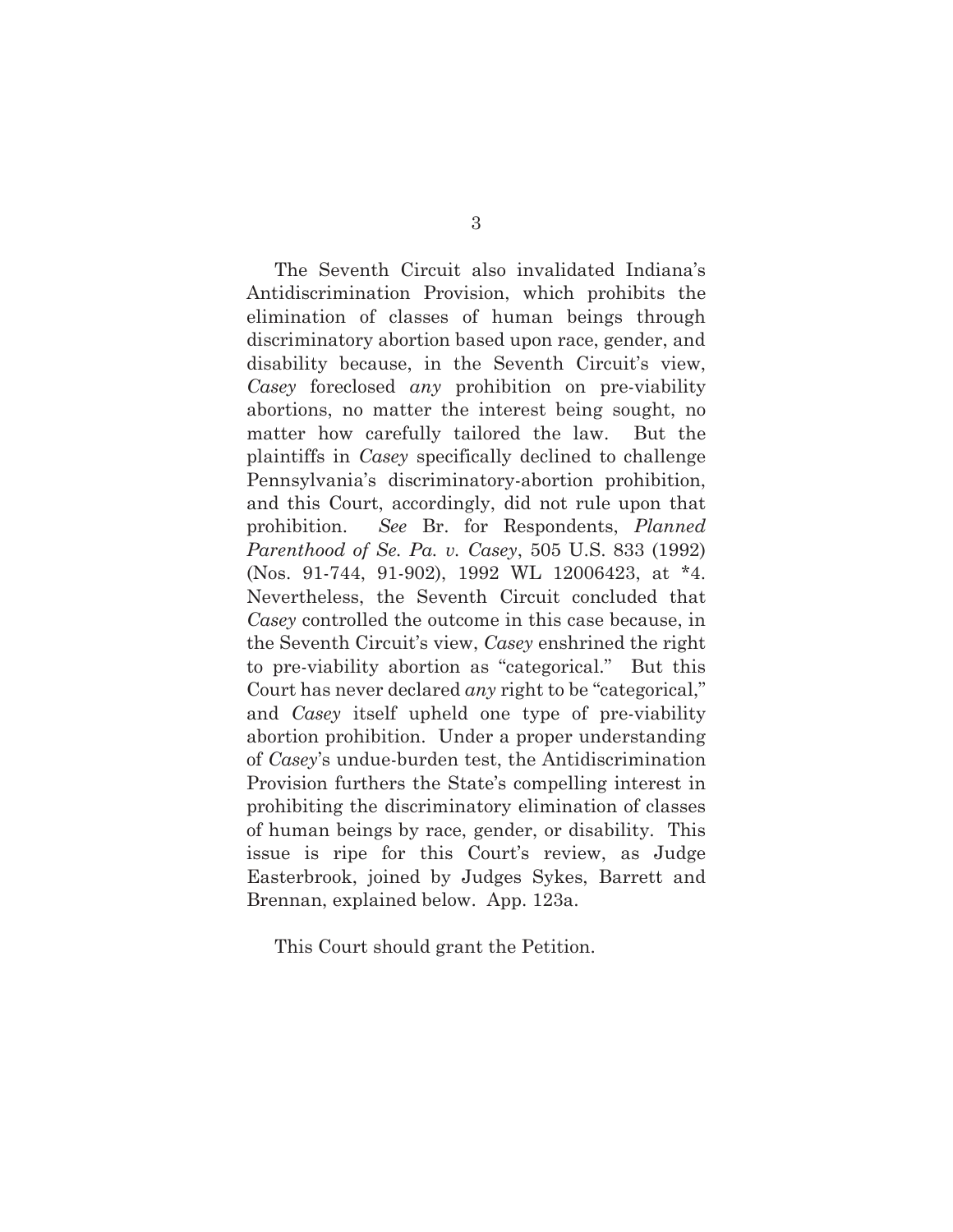#### **REASONS FOR GRANTING THE PETITION**

### **I. The States May Require The Respectful Disposition Of The Remains Of Aborted Unborn Children**

Indiana's Respectful-Disposition Provision requires an abortion clinic to "inter[ ] or cremate[ ]" the remains of any "aborted fetus" in its "possession." App. 136a. This ensures that the remains of unborn children receive the same dignified disposition as the remains of other human beings. *Compare* App. 136a, *with* Ind. Code §§ 23-14-54-1, -4. The Seventh Circuit invalidated Indiana's Provision, taking the remarkable position that "the State's interest in requiring . . . dispos[ition] of aborted fetuses in the same manner as human remains *is not legitimate*." App. 16a (emphasis added). Since that decision violates this Court's explanation in *Akron* and creates a division with the Eighth Circuit, this Court's review is warranted. *See* Sup. Ct. R. 10(a), (c).

A. In *Akron*, this Court considered the constitutionality of Akron's fetal-disposition ordinance, holding that the statute was unconstitutionally vague because of the statute's particular wording. 462 U.S. at 451–52. In articulating the narrow limits of this holding, however, this Court specifically explained that a State "remains free, of course, to enact [ ] carefully drawn regulations that further its *legitimate interest in proper disposal of fetal remains*." 462 U.S. at 452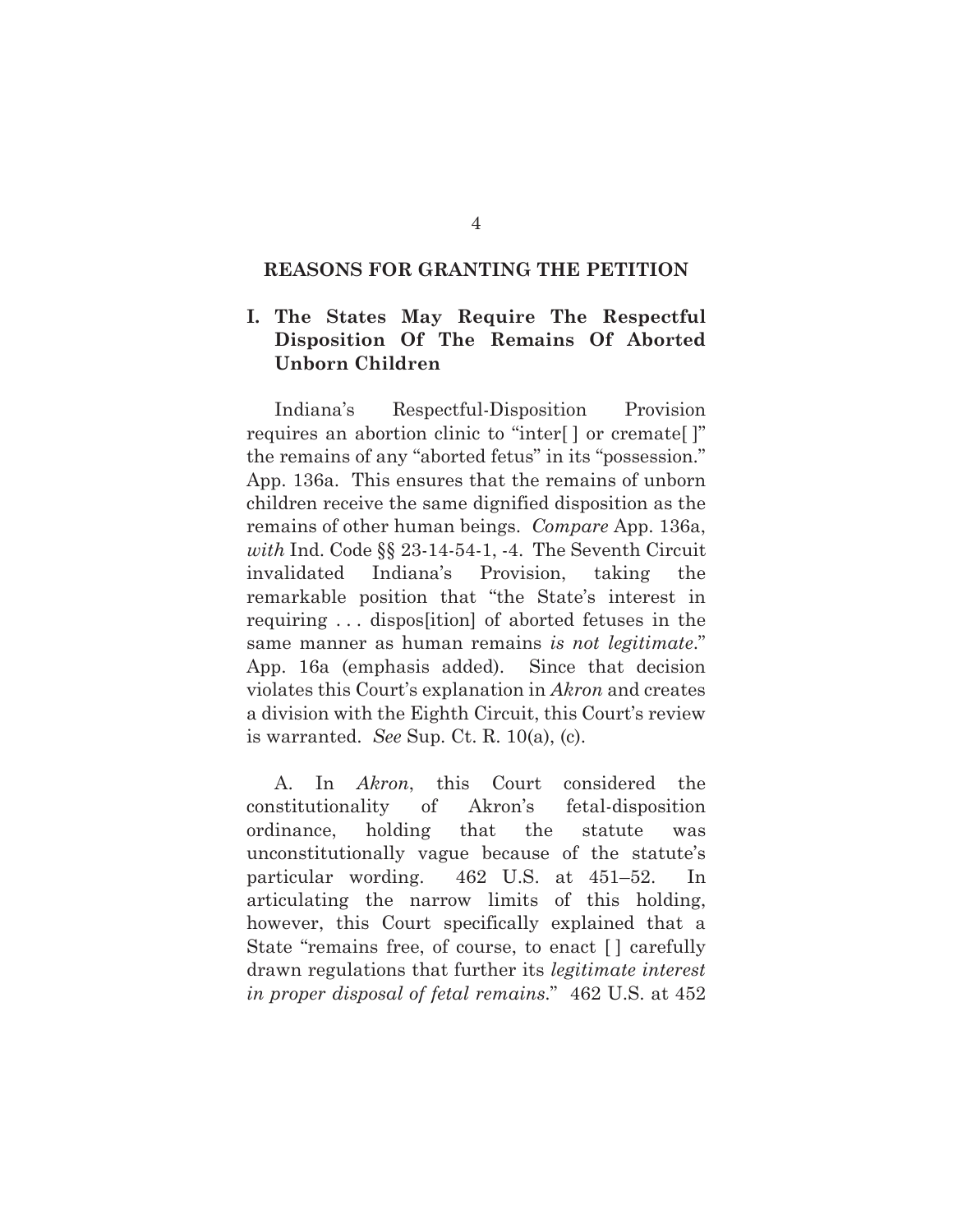n.45 (emphasis added). Most relevant here, this Court explained that a State may enact a statute that "preclude[s] the mindless dumping of aborted fetuses on garbage piles." *Id.* at 451 & n.44 (citing *Franklin v. Fitzpatrick*, 428 U.S. 901 (1976) (mem.)).

Consistent with this Court's guidance in *Akron*, the Eighth Circuit in *Planned Parenthood of Minnesota*, 910 F.2d 479, upheld Minnesota's fetaldisposition statute, which ensured "the dignified and sanitary disposition of the remains of aborted [] human fetuses" by requiring all "medical facilities" to "provide for the disposal of the[se] remains" in their possession "by cremation, internment by burial, or in a manner directed by the commissioner of health." *Id.* at 481 n.2, 483 (quoting Minn. Stat. § 145.1621, subds. 1, 4); *compare* App. 136a (Indiana's Respectful-Disposition Provision). The Eighth Circuit held that the statute furthered the "legitimate interest in proper disposal of fetal remains" recognized by this Court in *Akron*. 910 F.2d at 482 (quoting *Akron*, 462 U.S. at 452 n.45). Since, as this Court has held, "a state may make a value judgment favoring childbirth over abortion," it must for the same reason be allowed to "conclu[de] that fetal remains are the equivalent of [born] human remains." *Id.* at 487 (citing *Webster v. Reprod. Health Servs.*, 492 U.S. 490, 505–06 (1989)); *accord Whole Woman's Health v. Smith*, 896 F.3d 362, 376 (5th Cir. 2018) (Ho, J., concurring) ("[N]othing in the text or original understanding of the Constitution prevents a state from requiring the proper burial of fetal remains.").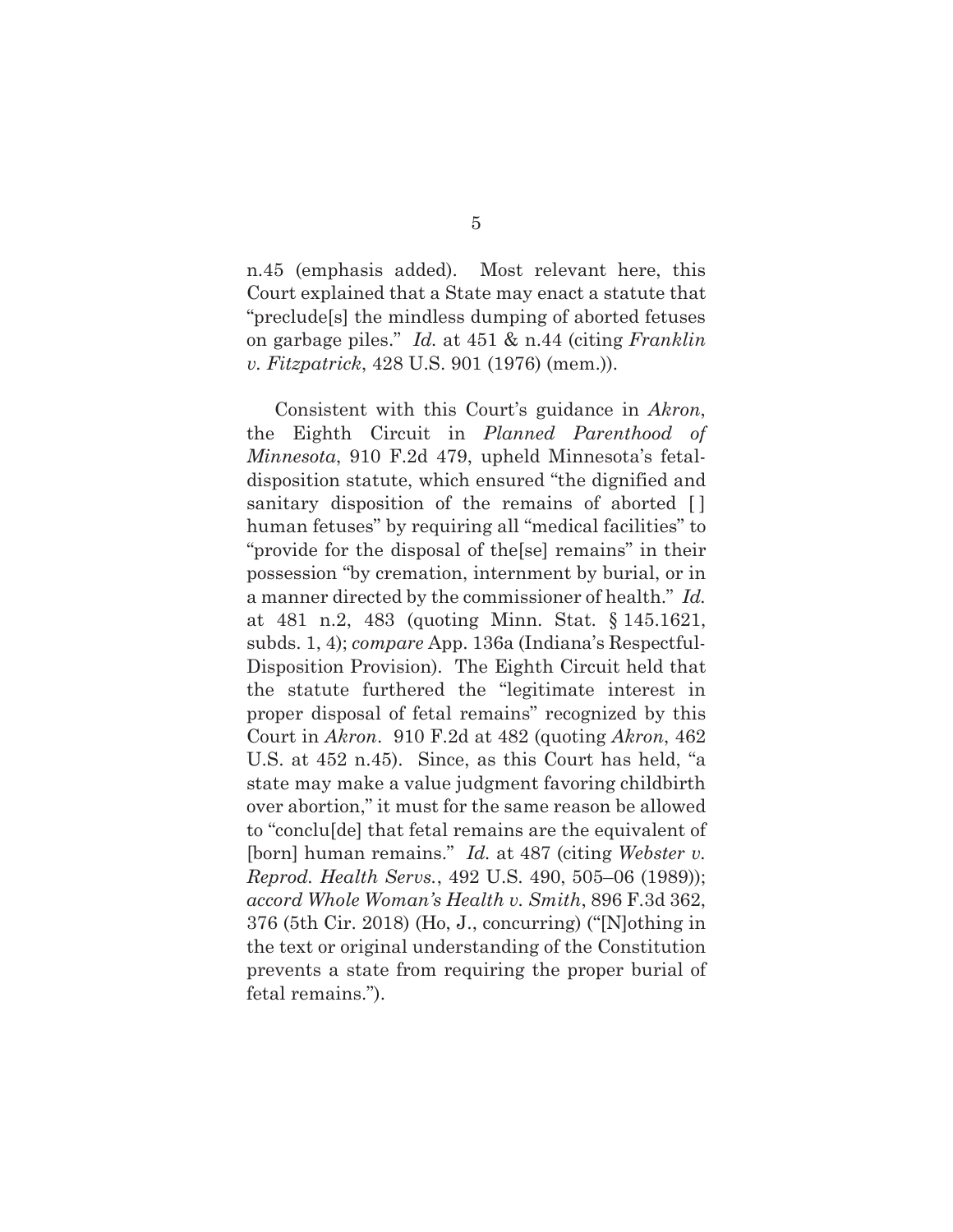B. In the decision below, a divided panel majority invalidated Indiana's Respectful-Disposition Provision. That holding creates a direct split of authority with the Eighth Circuit's decision in *Planned Parenthood of Minnesota*, ignores this Court's explanation of the legitimate interests underlying respectful-disposition laws from *Akron*, and makes numerous other legal errors.

The divided panel's decision below conflicts directly with the Eighth Circuit's upholding of a materially indistinguishable respectful-disposition provision. Indiana's Provision requires that an abortion clinic "inter[ ] or cremate[ ]" any "aborted fetus" in its "possession," App. 136a, just like Minnesota's law that the Eighth Circuit upheld against an identical legal challenge, *see Planned Parenthood of Minn.*, 910 F.2d at 481 n.2. Applying rational-basis review, as all conceded was proper, App. 14a–15a, the panel majority nevertheless held that Indiana's interest in showing respect to the remains of unborn children was "not legitimate" because this Court "has concluded that the word 'person,' as used in the Fourteenth Amendment, does not include the unborn," App. 15a–17a (citation omitted), and that, even if Indiana's interest were legitimate, the law failed to pursue it through "rationally related" means, App. 18a–19a. That conclusion "create[s] a conflict with" the Eighth Circuit's decision in *Planned Parenthood of Minnesota*, App. 124a (Easterbrook, J., dissenting from the denial of rehearing en banc), given that the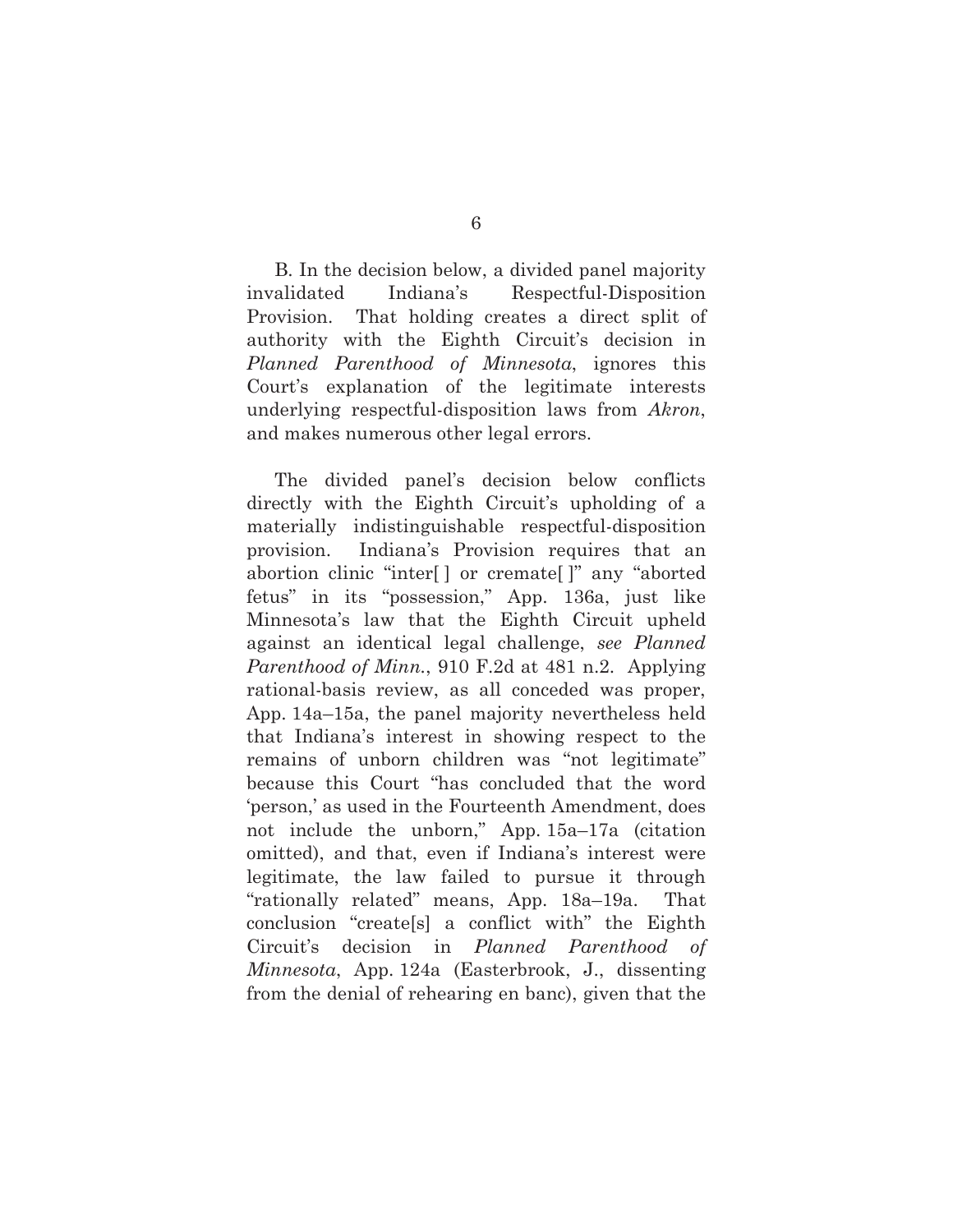Eighth Circuit held that fetal-disposition laws further legitimate purposes, *Planned Parenthood of Minn.*, 910 F.2d at 487–88; *supra* p. 5, and any one legitimate purpose is sufficient to sustain a law on rational-basis review, *FCC v. Beach Commc'ns, Inc.*, 508 U.S. 307, 315 (1993). Simply put, the Seventh Circuit split with the Eighth Circuit in a case that is "substantially similar in every material respect." App. 39a (Manion, J., concurring in the judgment in part, dissenting in part).

The panel majority's decision invalidating the Respectful-Disposition Provision similarly conflicts with this Court's explanation that a State "remains free, of course, to enact [ ] carefully drawn regulations that further its *legitimate interest in proper disposal of fetal remains*." *Akron*, 462 U.S. at 452 n.45 (emphasis added). The panel majority *did not even discuss Akron*, relegating it to a "*see also*" cite. App. 17a. Instead, the panel majority claimed that its holding followed from this Court's decision in *Roe*, which had concluded that unborn children are not "persons" under the Fourteenth Amendment's Due Process Clause. App. 15a–16a (citing *Roe v. Wade*, 410 U.S. 113, 158–59 (1973)). From *Roe*, the panel majority derived the conclusion that Indiana's requirement that the remains of unborn children be disposed of in the same manner as the remains of other babies is "not legitimate." App. 15a–16a. But *Roe* predated *Akron* and, in any event, its holding on this score is a "red herring." App. 41a (Manion, J., concurring in the judgment in part, dissenting in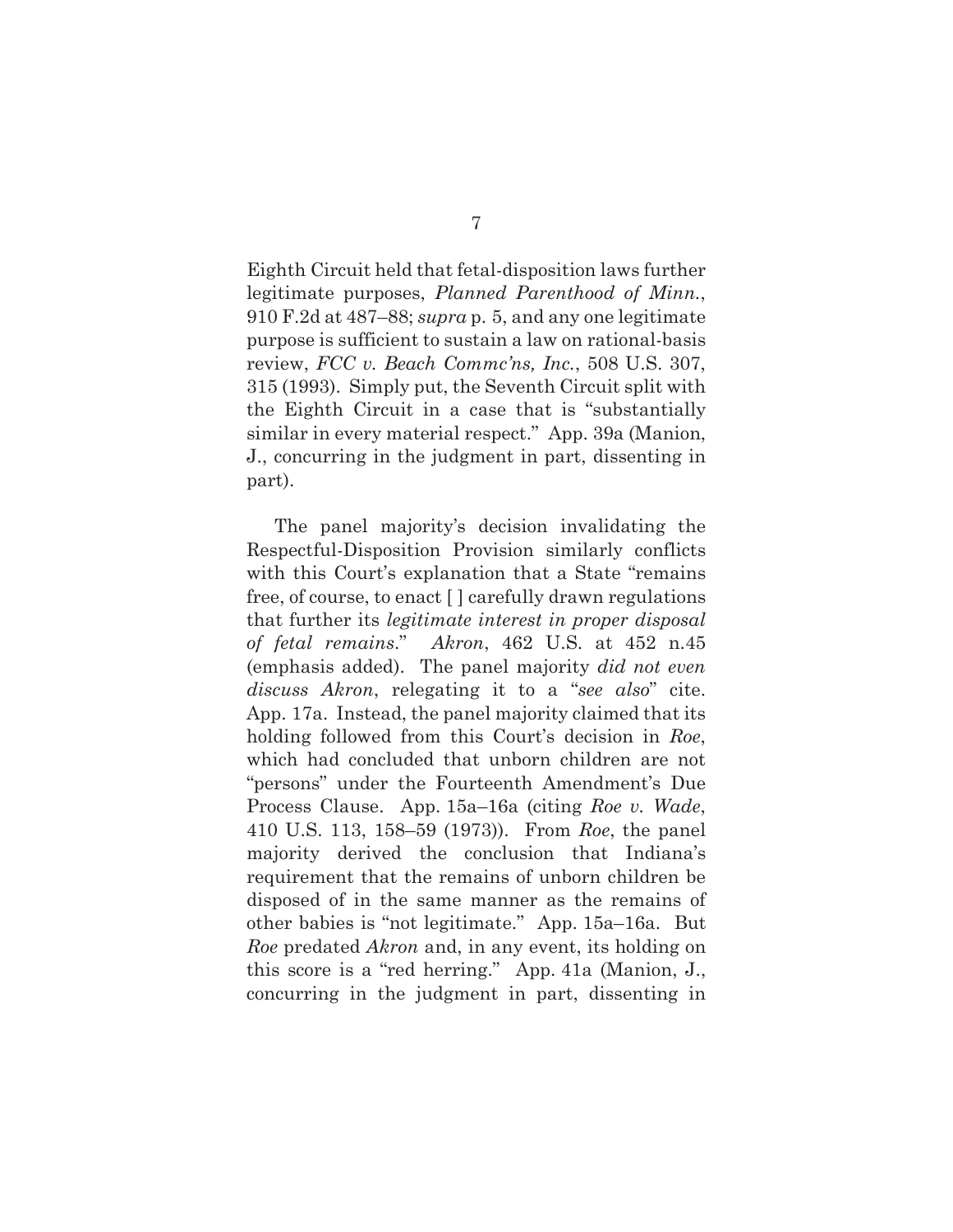part). The question of who counts as a "person" under the Fourteenth Amendment is analytically distinct from the question of "whether the fetus is a 'human being'" in a scientific, moral, or philosophical sense. *Thornburgh v. Am. Coll. of Obstetricians & Gynecologists*, 476 U.S. 747, 792 (1986) (White, J., dissenting), *overruled in part by Casey*, 505 U.S. 833. Nothing prevents Indiana from reaching its own considered judgments on these questions. App. 41a– 42a (Manion, J., concurring in the judgment in part, dissenting in part). Indeed, the sovereign authority of the States to make such judgments is precisely the reason why, under this Court's settled precedent, States may "make a value judgment favoring childbirth over abortion." *Webster*, 492 U.S. at 505– 06 (citation omitted).

Far from being irrational, respect for unborn children as human beings is a well-recognized basis for legislative action. *Accord Gonzales*, 550 U.S. at 160 ("the fast-developing brain of her unborn child, a child assuming the human form"). The Federal Government and 38 States rely on that same judgment as the core justification for their fetalhomicide laws. *See* 18 U.S.C. § 1841; Ind. Code § 35- 50-2-16; Wis. Stat. § 940.01(1)(b); *Fetal Homicide Laws*, Nat'l Conf. of State Legislatures, https://perma.cc/A7D3-SF3V (all links last visited Nov. 7, 2018). These laws have survived legal challenge time and again, App. 41a, with courts often rejecting arguments practically identical to the Seventh Circuit's wrongheaded reliance on *Roe*, *see,*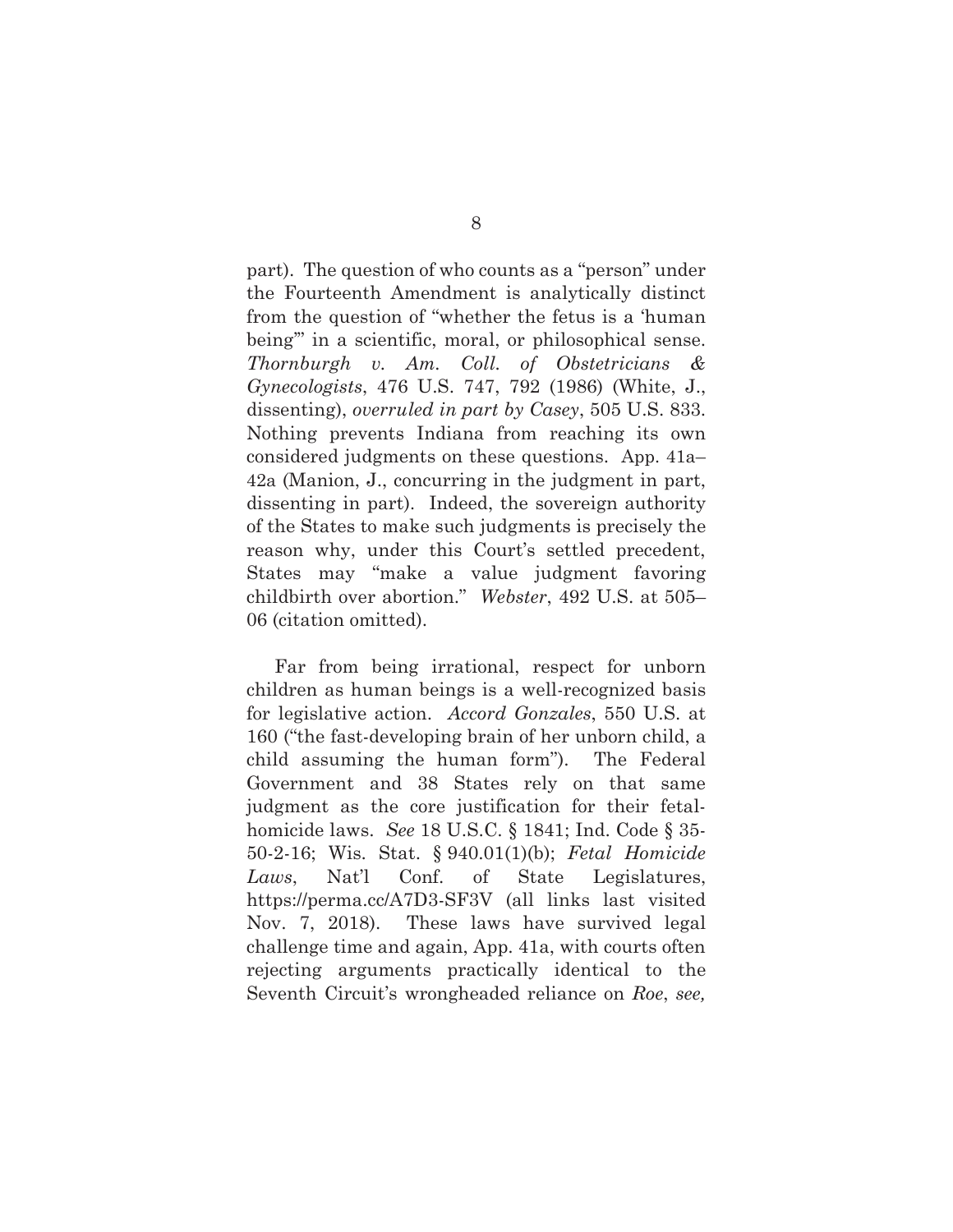*e.g.*, *Coleman v. DeWitt*, 282 F.3d 908, 911–13 (6th Cir. 2002). Additionally, the Federal Government bans the commercial sale of fetal tissue, 42 U.S.C. § 289g–2, and many States ban experimentation on fetal remains, *e.g.*, Ind. Code § 16-34-2-6; Ohio Rev. Code § 2919.14, all in recognition of the unborn child's humanity. And the "majority" of biologists define "human beings" to include the unborn, Patrick Lee, *Abortion & Unborn Human Life* 71–107 (2d ed. 2010), as do many eminent bioethicists, *e.g.*, John Finnis, *Abortion and Health Care Ethics*, *in* Bioethics: An Anthology 15 (Helga Kuhse et al. eds., 3d ed. 2016).

The Seventh Circuit's interference with the State's provision for the respectful disposition of human remains is also contrary to history. Society has long practiced the proper disposition of human remains as a sign of respect. *See, e.g.*, Homer, *The Iliad*, Book XXIV ("And Priam answered [Achilles], . . . 'Nine days, therefore, will we mourn Hector in my house; on the tenth day we will bury him . . . ; on the eleventh we will build a mound over his ashes ....""). Performing a proper disposition has long been a duty owed to the deceased. *See, e.g.*, Sophocles, *Antigone*, Scene I, Line 413 ("Nevertheless, there are honors due all the dead."); 2 William Blackstone, *Commentaries*, \*508 ("[The executor] must *bury* the deceased in a manner suitable to the estate which he leaves behind him."). A State enshrining this duty in the law, *see*, *e.g.*, Ind. Code §§ 23-14-54-1, -4, as an exercise of its police power, furthers the rational purpose of showing this type of respect, *see Barnes v. Glen Theatre, Inc.*,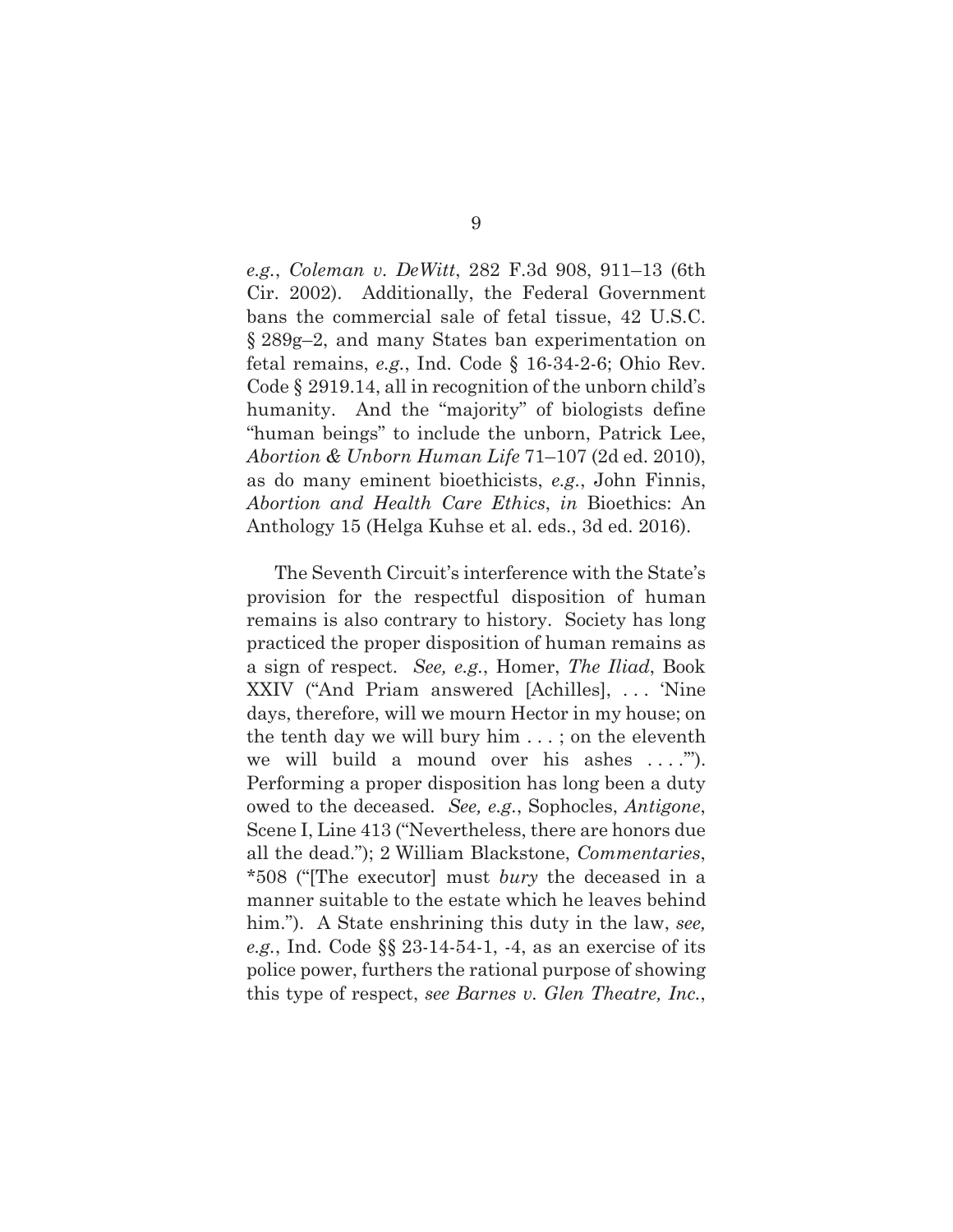501 U.S. 560, 569 (1991) ("The traditional police power of the States is defined as the authority to provide for the public health, safety, and morals, and we have upheld such a basis for legislation."); *accord Gonzales*, 550 U.S. at 137, 158 (banning of the "intact D&E" abortion procedure is "justiffied]" because it "implicates additional ethical and moral concerns"). As this Court recognized in *Akron*, States have a "legitimate interest in proper disposal of fetal remains," 462 U.S. at 452 n.45, since they have an interest in the proper disposal of all human remains.

Finally, even if the Constitution somehow prohibited the States from requiring the treatment of unborn children as human beings for purposes of the respectful disposition of remains, this would still not render the Respectful-Disposition Provision unlawful under the rational-basis standard that all parties agree applies here. *See Beach Commc'ns*, 508 U.S. at 315 ("[I]t is entirely irrelevant for constitutional purposes whether the conceived reason for the challenged [law] actually motivated the legislature."). As Judge Easterbrook explained below, the States' "regulatory authority" extends well beyond human beings. App. 123a. States have, for example, ample authority to enact "animal-welfare statutes," including statutes that "prescribe how animals' remains must be handled." App. 123a; *accord Weyerhaeuser Co. v. U.S. Fish & Wildlife Serv.*, No. 17-71 (U.S. argued Oct. 1, 2018) (considering federal protections for the "dusky gopher frog"). In Judge Easterbrook's words, "[t]he panel has held invalid a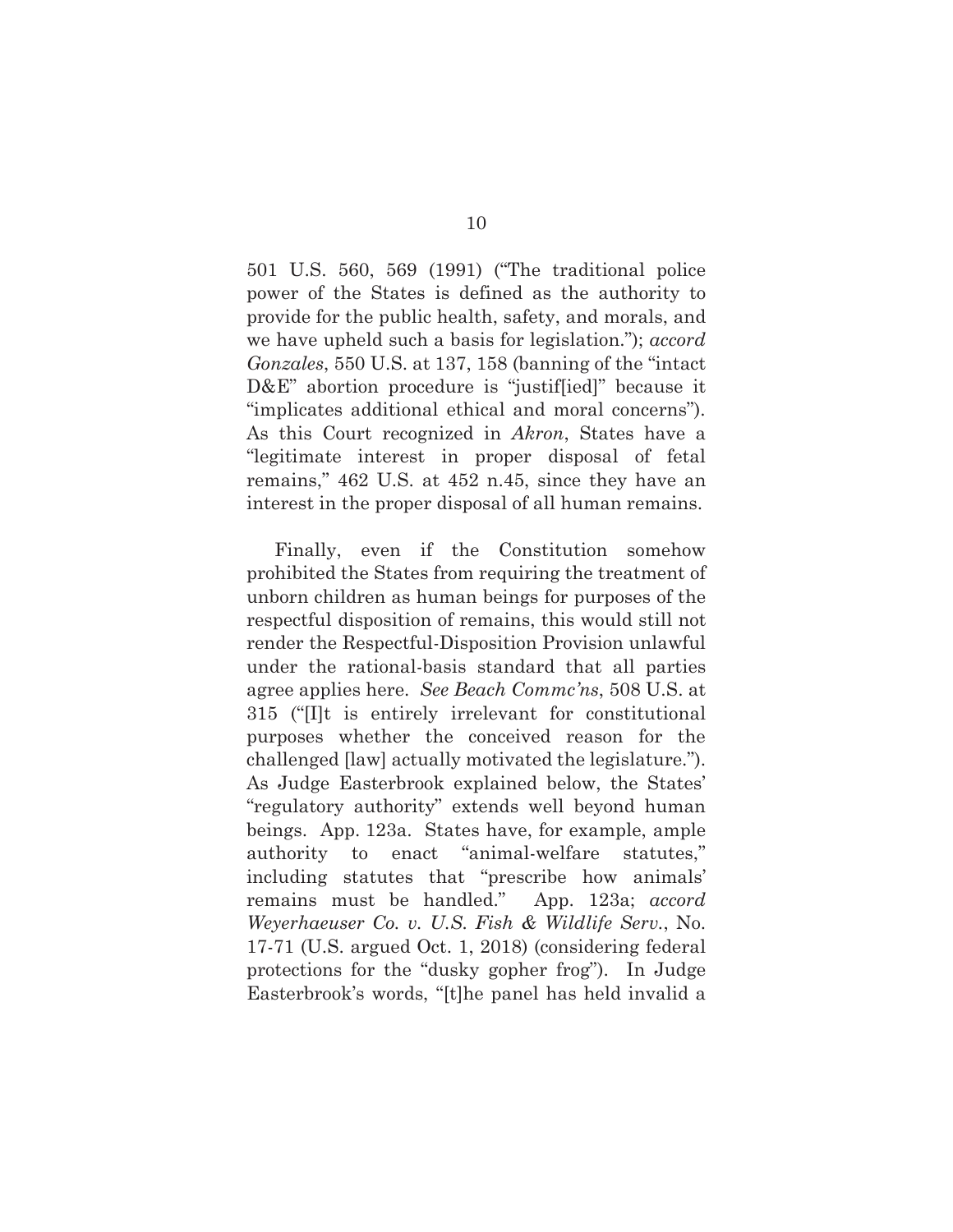statute that would be sustained had it concerned the remains of cats or gerbils." App. 123a. This Court should grant review and correct this horrific consequence of the Seventh Circuit's decision.

### **II. The States May Prohibit The Elimination Of Classes Of Human Beings By Invidiously Discriminatory Abortions**

Indiana's Antidiscrimination Provision prohibits the "eugenic" practice of doctors performing abortions sought solely because of the race, sex, or disability status of the unborn child. App. 121a (Easterbrook, J., dissenting from the denial of rehearing en banc); App. 132a–33a. The Seventh Circuit invalidated this law by purporting to find within this Court's case law a "*categorical*" right to pre-viability abortion, a right that a State cannot infringe no matter how powerful its interest, App. 10a (emphasis added), even if this Court has never confronted a case dealing with that interest, App. 121a–22a (Easterbrook, J., dissenting from the denial of rehearing en banc). That conclusion is legally wrong and would perversely place the unenumerated right to pre-viability abortion above even core protections of the Bill of Rights.

A. Whether a State's anti-discrimination interests justify the prohibition of discriminatory abortions is an issue that this Court has never addressed. In *Casey*, the challengers "sought declaratory and injunctive relief against a wide array of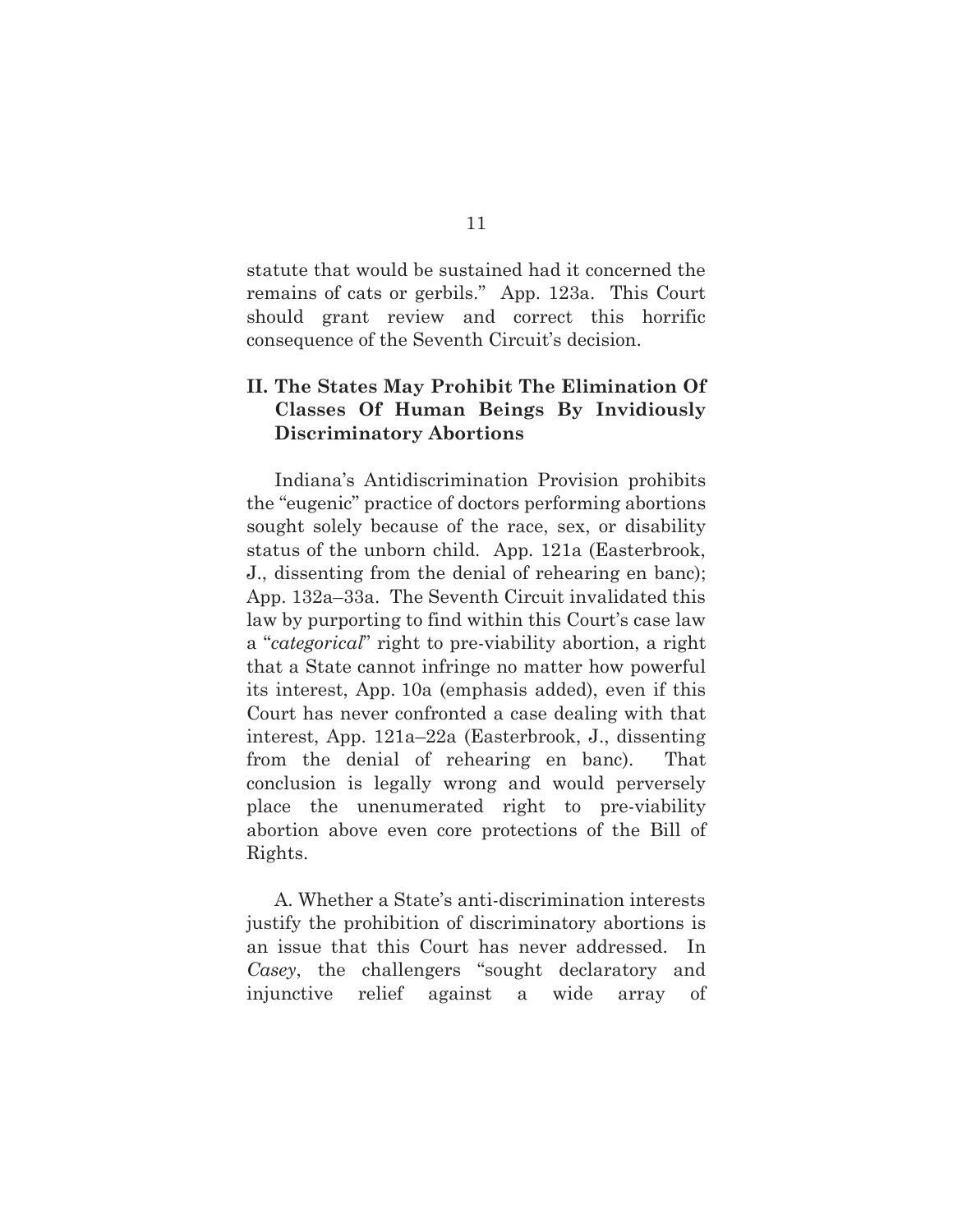[Pennsylvania's] 1988 and 1989" abortion regulations, but did *not* seek to block Pennsylvania's prohibition of gender-discriminatory abortions, which Pennsylvania enacted during the same period. *See* Br. for Respondents, *Casey*, 505 U.S. 833, 1992 WL 12006423, at \*4.

Failing to recognize this as an issue of first impression, the Seventh Circuit concluded that certain language in *Casey* enshrined the pre-viability abortion right as "categorical," preemptively foreclosing any anti-eugenics prohibitions on previability abortions. App. 10a. In reaching this conclusion, the Seventh Circuit relied on a single passage from *Casey*: "'a State may not prohibit any woman from making the ultimate decision to terminate her pregnancy before viability.'" App. 10a (quoting *Casey*, 505 U.S. at 879 (plurality op.)). The Seventh Circuit read this passage as mandating the conclusion that *every effort* by the State to prohibit any pre-viability abortion is automatically unconstitutional, without any need to even consider either the weight of the State's proffered interest or how narrowly tailored the law is to achieving that interest. App. 13a–14a.

The Seventh Circuit's interpretation of this passage from *Casey* is incorrect. As Judge Easterbrook explained below, the passage has no bearing on the Antidiscrimination Provision because *Casey* "did not consider the validity of an antieugenics law." App. 121a. "Judicial opinions are not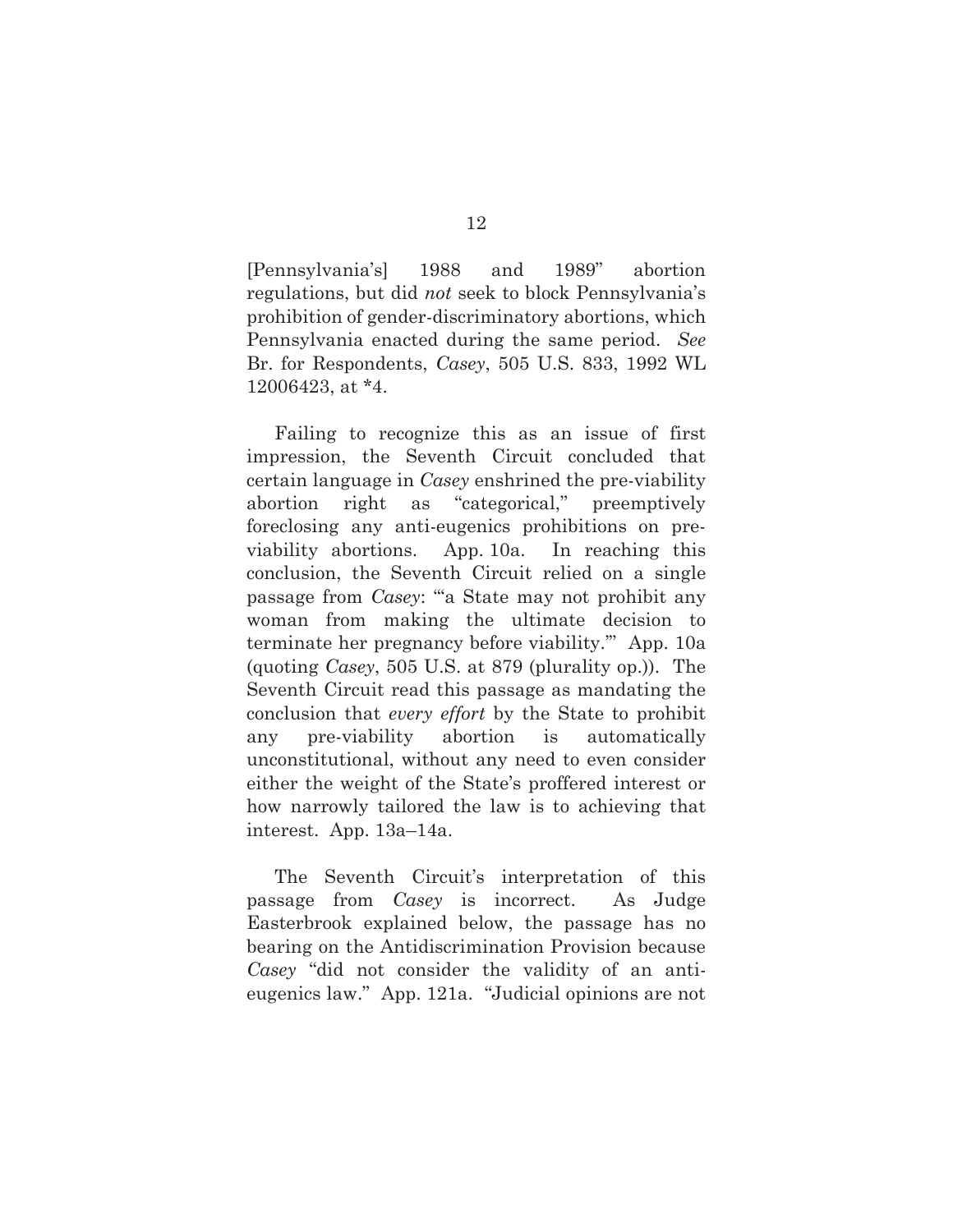statutes; they resolve only the situations presented for decision." App. 121a. The passage is best understood as limited to only "the State's interests" *actually urged* before this Court in *Casey*—the State's general interest in unborn life and the health of the mother. *See Casey*, 505 U.S. at 846; *Whole Woman's Health v. Hellerstedt*, 136 S. Ct. 2292, 2310 (2016). And since "[u]sing abortion to promote eugenic goals is morally and prudentially debatable on grounds different from those that underlay statutes *Casey*  considered," the lower courts "ought not impute" a decision on that question to this Court. App. 122a (Easterbrook, J., dissenting from the denial of rehearing en banc). In short, "*[n]one* of th[is] Court's abortion decisions holds that states are powerless to prevent abortions designed to choose the sex, race, and other attributes of children." App. 122a (Easterbrook, J., dissenting from the denial of rehearing en banc) (emphasis added).

No other passages in *Casey* support the Seventh Circuit's conclusion. So, for example, while Judge Manion believed that the label "undue burden" suggests a "pure effects test," blind to any compelling interests of the State, App. 26a, this label was a "shorthand" for a traditional means-ends test—albeit one specifically fashioned for the abortion context. *Casey*, 505 U.S at 876–77 (plurality op.). Thus, the test calls for weighing the State's "interest[s]" against the "burdens on the right to decide whether to terminate a pregnancy." *Id.* at 876.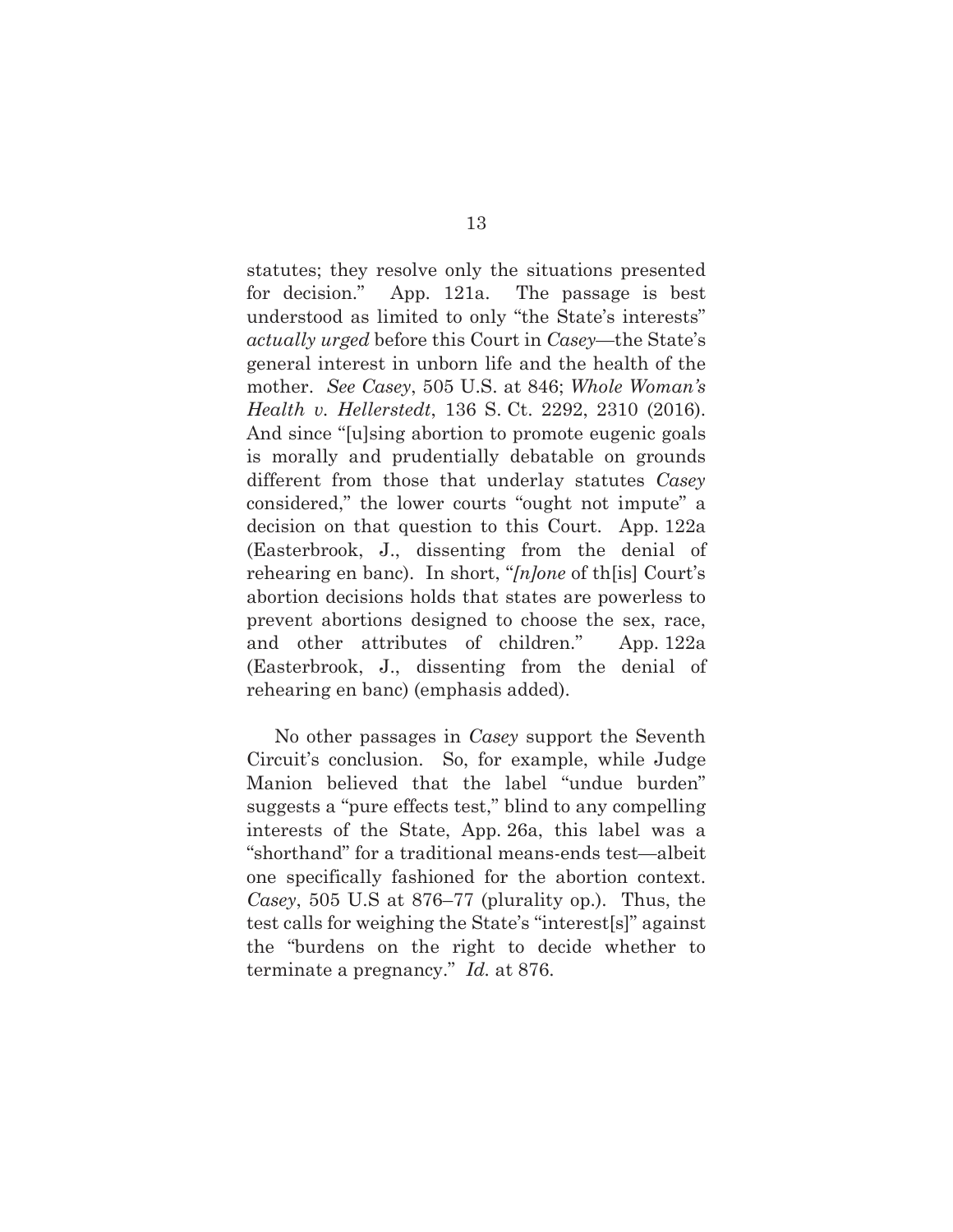*Casey* itself rejects the extreme "categorical" position that the Seventh Circuit ascribes to it. *Casey* held that the State *could* prohibit some pre-viability abortions, namely, those of a minor when her parents do not consent and a court finds both that the abortion is not in the minor's best interests and that the minor is not "mature and capable of giving informed consent." 505 U.S. at 899 (plurality op.). That prohibition is justified not by the State's interest in the life of the unborn child or the health of the mother, but by its "strong and legitimate interest in the welfare of its young citizens." *Hodgson v. Minnesota*, 497 U.S. 417, 444 (1990). Had *Casey* elevated the right to a pre-viability abortion to "categorical" status, as the Seventh Circuit believed, this restriction would have fallen. Put another way, since this Court in *Casey* concluded that the State's interest in youngsters' welfare is sufficiently powerful to prohibit some pre-viability abortions, it follows that courts must consider the possibility that other interests might justify the prohibition of other such abortions.

The Seventh Circuit also misunderstood *Casey*'s broader place within the development of this Court's abortion jurisprudence. *Casey*'s undue-burden standard replaced the post-*Roe* strict-scrutiny test, which had developed as part of *Roe*'s trimester framework, to make it *easier* for States to regulate abortions. *See Casey*, 505 U.S. at 871–73 (plurality op.); *e.g.*, *Akron*, 462 U.S. at 427, 434. The *Casey*  plurality found this shift justified because *Roe* had "undervalue[d] the State's interest." *Casey*, 505 U.S.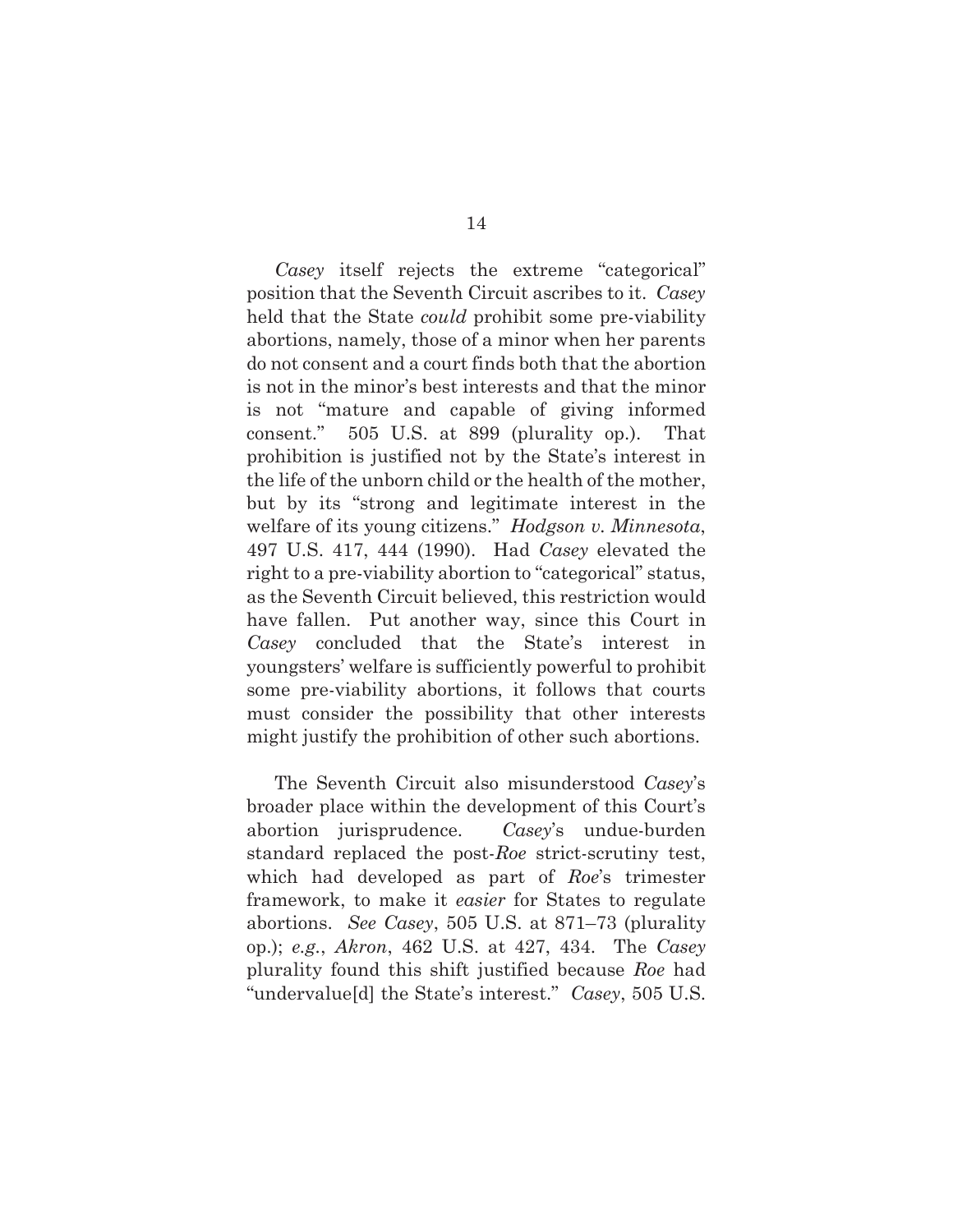at 873 (plurality op.)*.* To make the undue-burden test "*more difficult* to satisfy" than *Roe*'s "strict-scrutiny test," as the Seventh Circuit did in this case, would be an "absurd result[ ]." App. 24a (Manion, J., concurring in the judgment in part, dissenting in part).

More generally, this Court has never declared any right in the Constitution to be absolute, so the Seventh Circuit's enshrining of the right to a previability abortion as "categorical" cannot be correct. Even assuming that pre-viability abortion is a right on par with core constitutional rights like free speech or equal protection—a doubtful proposition—"[n]o fundamental right . . . is absolute." *McDonald v. City of Chicago*, 561 U.S. 742, 802 (2010) (Scalia, J., concurring). "[E]ven the fundamental rights of the Bill of Rights are not absolute." *Kovacs v. Cooper*, 336 U.S. 77, 85 (1949); *Virginia v. Black*, 538 U.S. 343, 358 (2003). Accordingly, "the strength of the individual's liberty interests and the State's regulatory interests must *always* be assessed and compared" when evaluating a law's constitutionality. *McDonald*, 561 U.S. at 879 (Stevens, J., dissenting) (emphasis added). For example, the First Amendment provides in categorical terms that "Congress shall make no law respecting an establishment of religion, or prohibiting the free exercise thereof; or abridging the freedom of speech, or of the press," U.S. Const. amend. I, but it recognizes "certain well-defined and narrowly limited classes of speech, the prevention and punishment of which have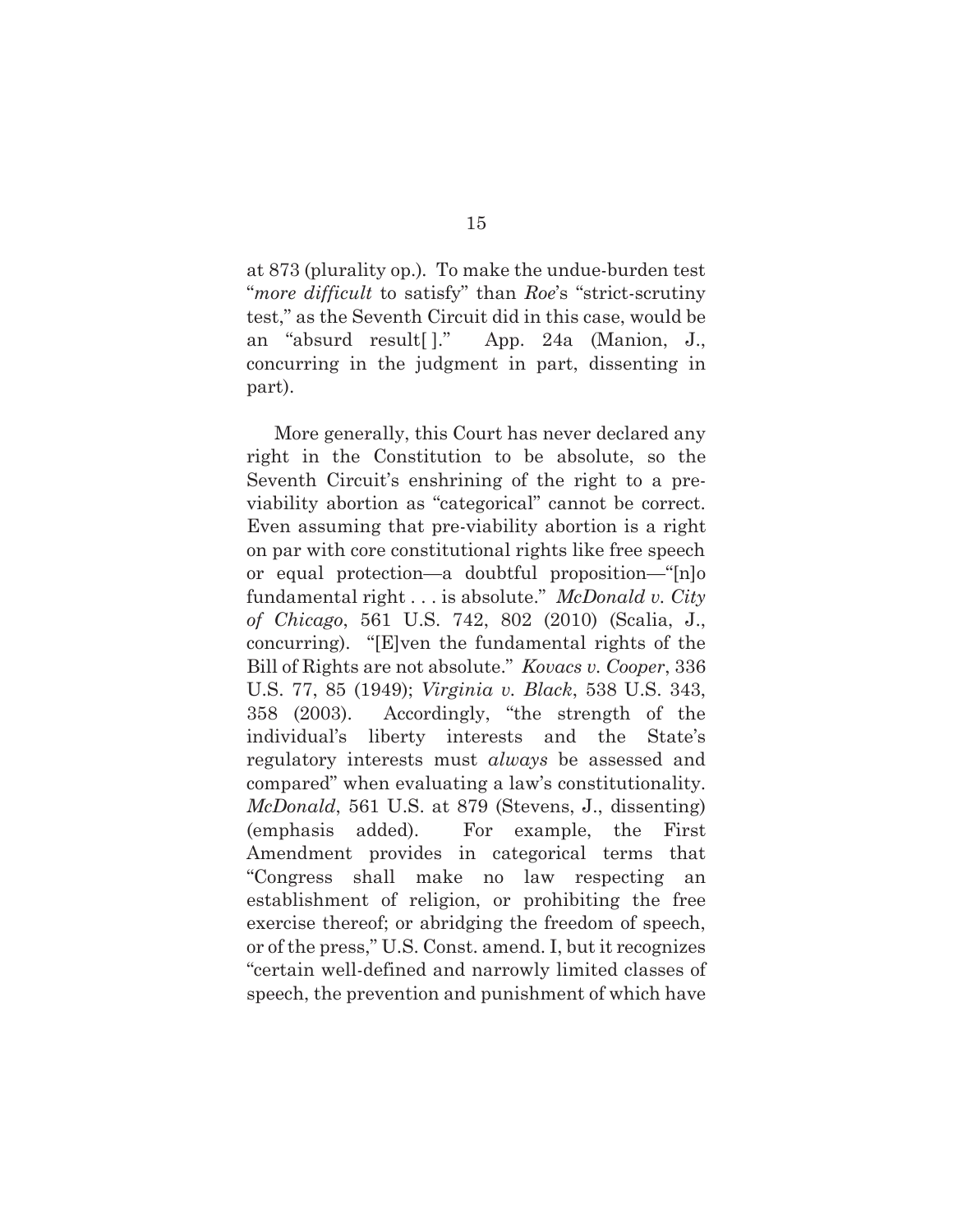never been thought to raise any Constitutional problem," *Chaplinsky v. New Hampshire*, 315 U.S. 568, 571–72 (1942). The First Amendment also permits the States to prohibit even fully protected political speech where it satisfies strict scrutiny. *See, e.g.*, *Williams-Yulee v. Fla. Bar*, 135 S. Ct. 1656, 1665–66 (2015). Moving beyond the Bill of Rights, the Fourteenth Amendment's Equal Protection Clause provides, without qualification, that "[n]o State shall . . . deny to any person within its jurisdiction the equal protection of the laws." U.S. Const. amend. XIV, § 1. Yet, as this Court has explained, a State may even use racial classifications where it satisfies strict scrutiny; for example, to prevent prison riots, *see Johnson v. California*, 543 U.S. 499, 512–14 (2005), or to comply with the Voting Rights Act, *see Bethune-Hill v. Virginia State Bd. of Elections*, 137 S. Ct. 788, 800–02 (2017). It is unthinkable that *Casey* endowed the unenumerated right to previability abortion with greater status than enumerated rights like the freedom of speech or the freedom from state-sponsored racial classification.

While the Seventh Circuit's interpretation of *Casey* wrongly "impute[s] to [this Court] decisions [it has] not made about problems [it has] not faced," App. 122a (Easterbrook, J., dissenting from the denial of rehearing en banc), if *Casey*'s "broad dicta" is causing the lower courts to err, that is reason enough for review here, *see 14 Penn Plaza LLC v. Pyett*, 556 U.S. 247, 265 (2009). It is this Court's role to reevaluate periodically the soundness of the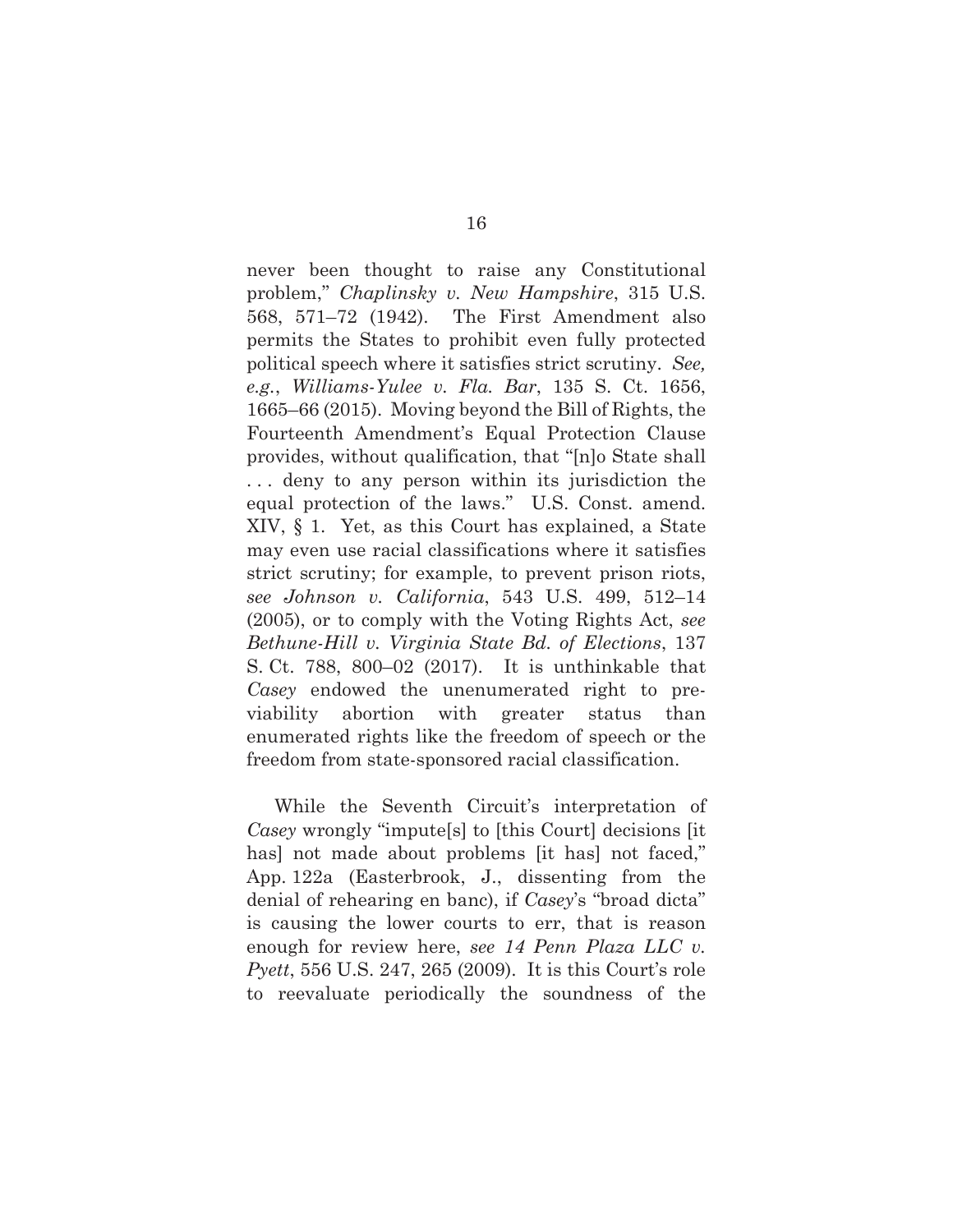statements in its decisions, *Knox v. Serv. Emp. Int'l Union, Local 1000*, 567 U.S. 298, 311 (2012) ("[*Abood*] is an anomaly."), and, if it finds that precedent flawed, *Harris v. Quinn*, 134 S. Ct. 2618, 2638 (2014) ("*Abood*[ ] [has] questionable foundations"), to reconsider it, *Janus v. Am. Fed'n of State, Cty., & Mun. Emps., Council 31*, 138 S. Ct. 2448, 2460 (2018) ("*Abood* is [ ] overruled.").

B. The correct understanding of *Casey*'s undueburden standard is that it balances the burdens imposed by the law, on the one hand, with the gravity of the state interest that the law furthers, on the other. The exactness required in this balancing is a sliding-scale level of inquiry—ranging from rigorous to permissive, based upon how substantial the law's level of interference with the right to abortion, if any. *See Gonzales*, 550 U.S. at 146. Put another way, "*Casey*'s undue-burden test [is a] right-specific test on the spectrum between rational-basis and strictscrutiny review." *Whole Woman's Health*, 136 S. Ct. at 2327 (Thomas, J., dissenting). It is a means-end balancing test of the type this Court applies in countless other contexts. So, when reviewing an abortion law under the undue-burden standard—no matter how rigorously calibrated—a court must consider both "the burdens a law imposes on abortion access together with the benefits those laws confer." *Whole Woman's Health*, 136 S. Ct. at 2309.

Assuming, *arguendo,* that the most stringent form of scrutiny applies to Indiana's Antidiscrimination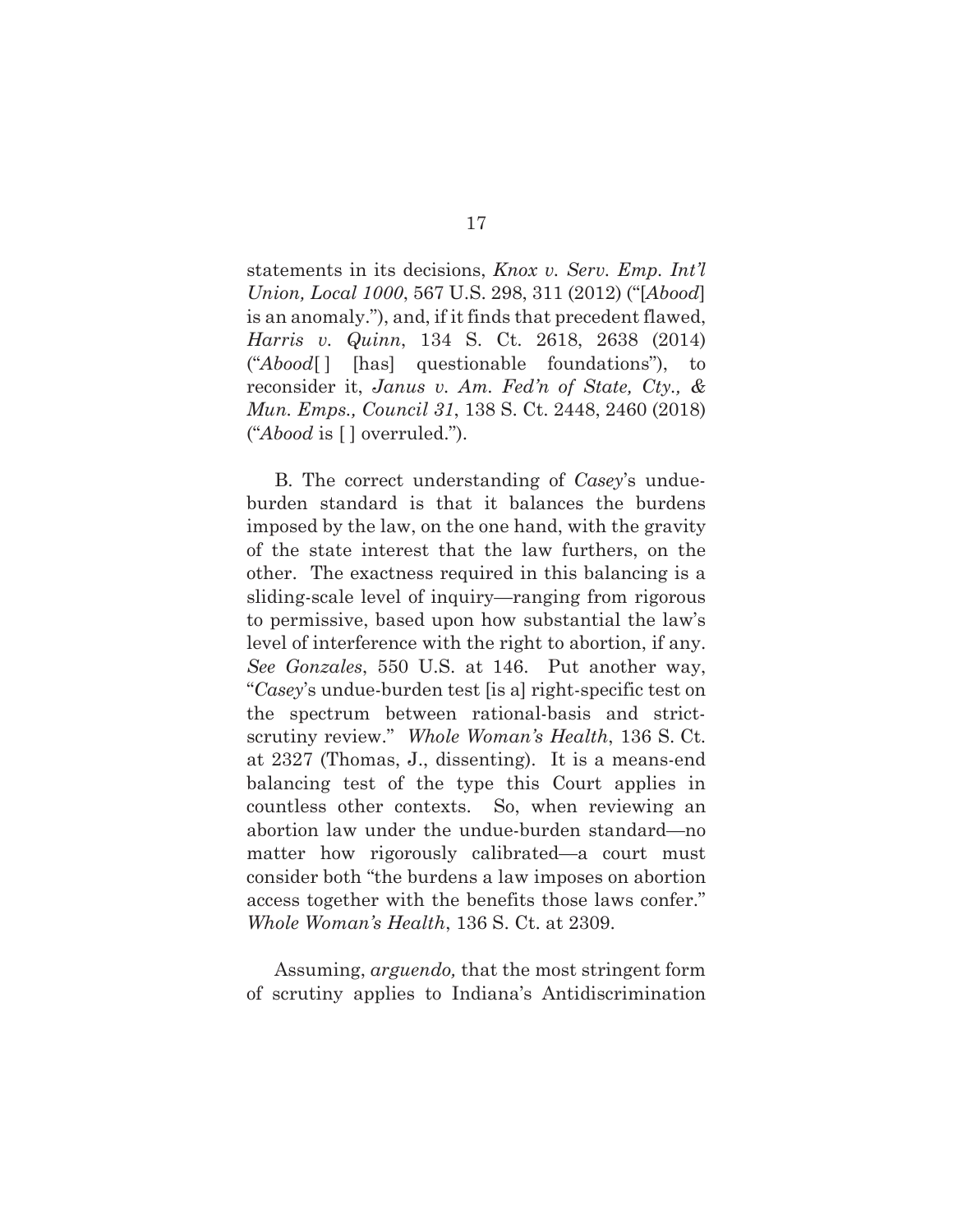Provision, the Provision satisfies such scrutiny. *See*  App. 21a (Manion, J., concurring in the judgment in part, dissenting in part). Antidiscrimination Provisions like Indiana's seek to prohibit an invidiously discriminatory practice that violates the Nation's most core commitments: eliminating the "targeting" of individuals for disfavored treatment "because of [their] immutable human characteristics" like race, sex, or disability. App. 23a (Manion, J., concurring in the judgment in part, dissenting in part). Such laws further the most compelling of government interests, and "it is hard to imagine legislation more narrowly tailored to promote this interest." App. 35a (Manion, J., concurring in the judgment in part, dissenting in part); *see Washington v. Glucksberg*, 521 U.S. 702, 728–29 (1997).

That States have a compelling interest in stopping such discriminatory practices follows from the logic underlying this country's legal protections against private discrimination. This Court has held, for example, that States have a "compelling interest in eliminating discrimination against women," even where antidiscrimination laws conflict with First Amendment associational values. *See Bd. of Dirs. of Rotary Int'l v. Rotary Club of Duarte*, 481 U.S. 537, 549 (1987); *Roberts v. U.S. Jaycees*, 468 U.S. 609, 623 (1984); *see, e.g.*, Wis. Stat. § 106.52. Similarly, both Congress and the States may prohibit the "moral and social wrong" of discrimination by private parties in public accommodations. *See Heart of Atlanta Motel, Inc. v. United States*, 379 U.S. 241, 257 (1964); *e.g.*,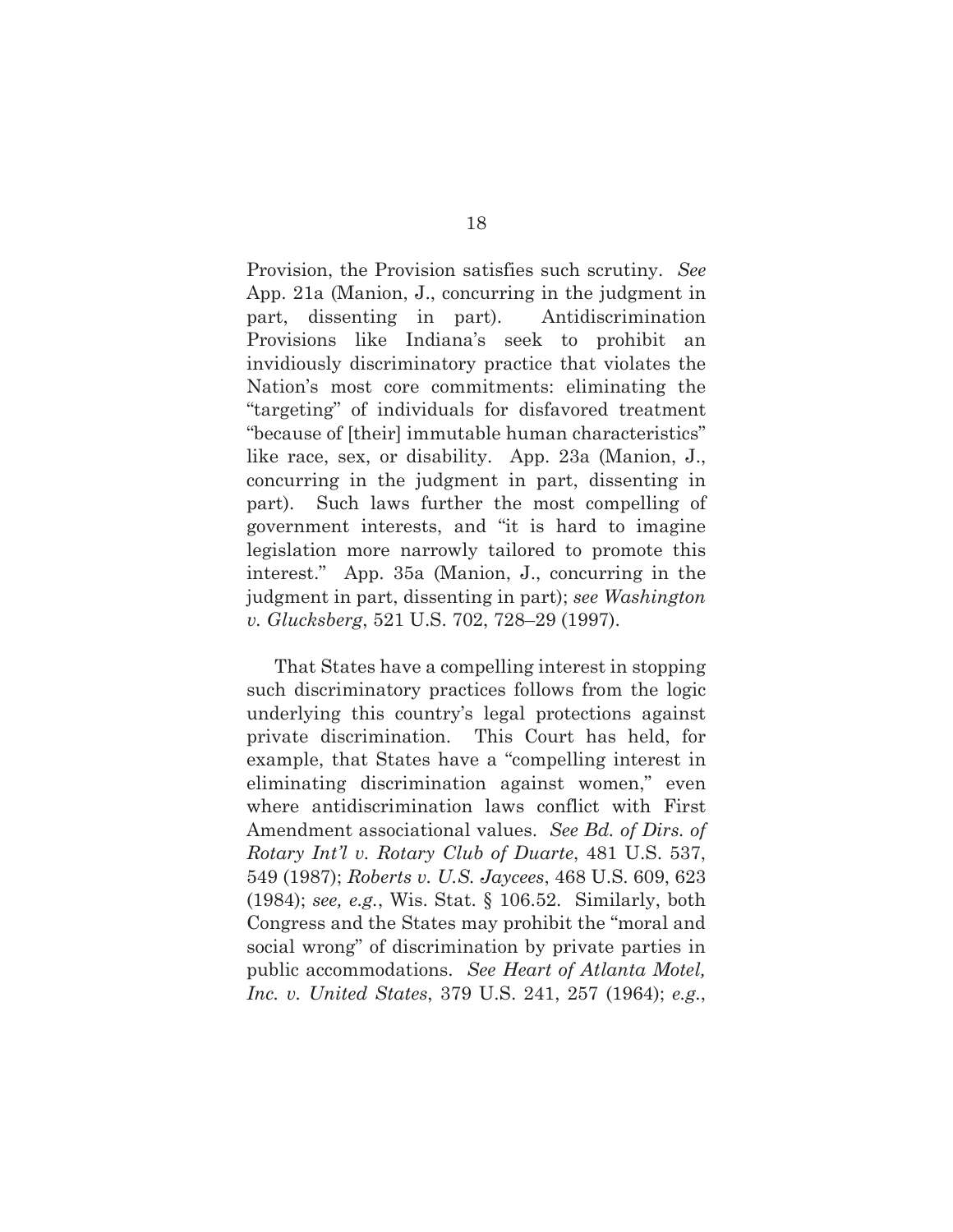Wis. Stat. § 106.52, and in other areas, *see Bob Jones Univ. v. United States*, 461 U.S. 574, 604 (1983). And both Congress and the States have legislated to forbid discrimination against disabled individuals, including by enacting laws such as the Americans With Disabilities Act, 42 U.S.C. § 12132, and the Rehabilitation Act of 1973, 29 U.S.C. § 794. *See Sch. Bd. of Nassau Cty. v. Arline*, 480 U.S. 273, 284 (1987); *e.g.*, Wis. Stat. § 111.321. Given that stopping private discrimination based upon gender, race, or disability—in areas as diverse as public accommodations, employment, and organization membership—is a "compelling" state interest, *N.Y. State Club Ass'n v. City of New York*, 487 U.S. 1, 14 n.5 (1988), the state interest in stopping the *elimination* of classes of people based on these same characteristics is even *more* compelling. Surely a State that has the constitutional authority to protect members of the Down syndrome community from being discriminated against in employment or public accommodations can protect that same community from wholesale elimination by eugenic practices.

The evil that the Antidiscrimination Provision seeks to combat is quite serious. Iceland is a canary in the coal mine. "[T]he vast majority of women [in Iceland]—close to 100 percent—who receive[ ] a positive test for Down syndrome terminate[ ] their pregnancy." Julian Quinones & Arijeta Lajka, *"What kind of society do you want to live in?": Inside the country where Down syndrome is disappearing*, CBS News (Aug. 14, 2017), https://perma.cc/A5P4-8KBX.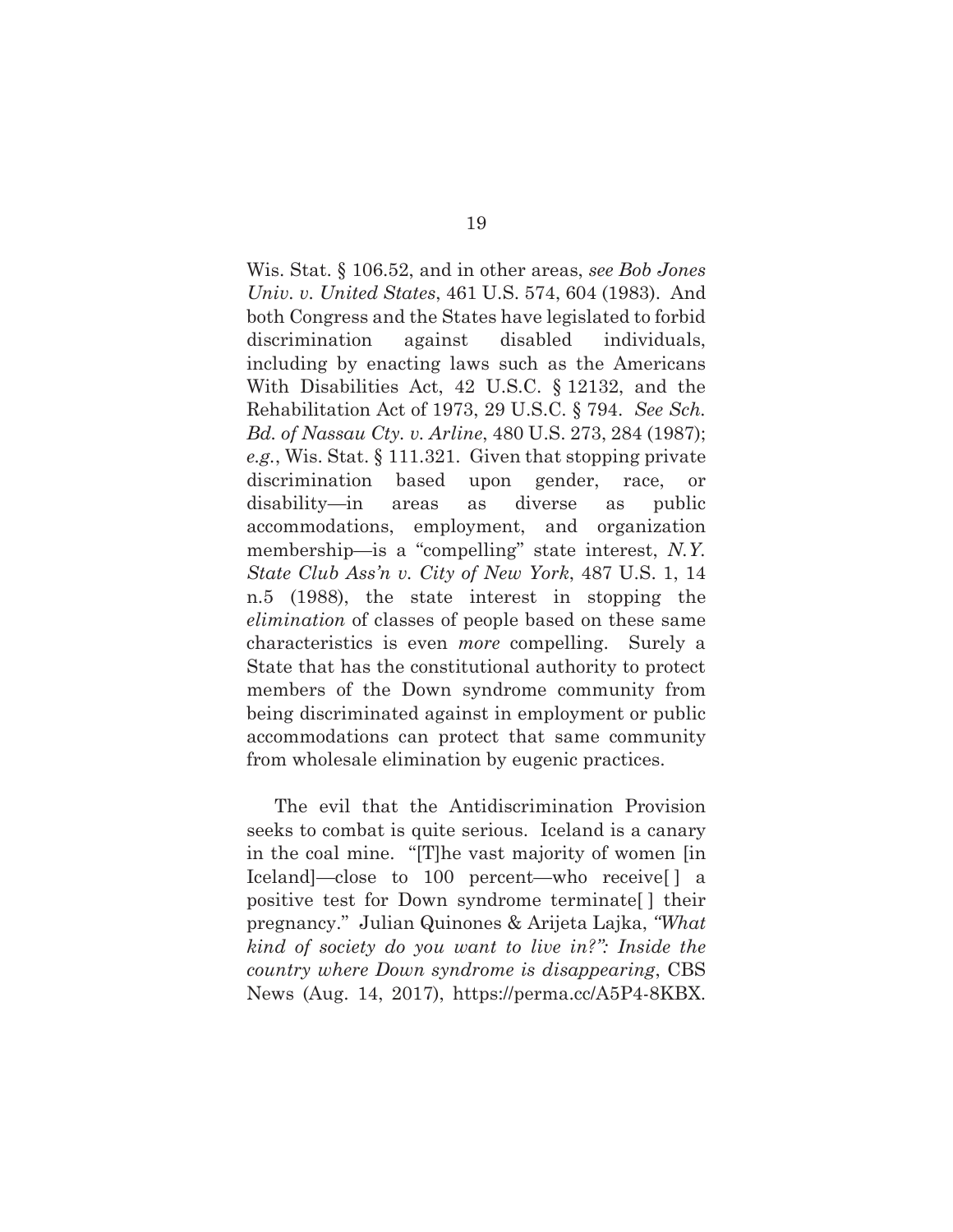Nor is Iceland alone, as the "estimated termination rate" of unborn children with Down syndrome is 98 percent in Denmark. *Id.* Such countries "are now celebrating the 'eradication' of Down syndrome" by eliminating virtually *all* unborn children diagnosed with this condition *in utero*. App. 33a (Manion, J., concurring in the judgment in part, dissenting in part).

In Asia, "widespread sex-selective abortion" has caused "disastrous effects." App. 32a n.5 (Manion, J., concurring in the judgment in part, dissenting in part). Some experts have concluded that this continent has 100 to 160 *million* "missing" women. *See* Mara Hvistendahl, *Unnatural Selection: Choosing Boys over Girls, and the Consequences of a World Full of Men* 5–12 (2011). In India, "[o]ver the course of several decades, 300,000 to 700,000 female fetuses were selectively aborted [ ] each year." Sital Kalantry, *How to Fix India's Sex-Selection Problem*, N.Y. Times (Jul. 27, 2017), https://perma.cc/B4UN-UDX3; *accord* Nicholas Eberstadt, *The Global War Against Baby Girls*, The New Atlantis (2011), https://perma.cc/ZCM9-MU3K (documenting similar phenomenon in China, South Korea, and other countries). This male favoring "is a symptom of pervasive social, cultural, political and economic injustices against women, and a manifest violation of women's human rights." *Sex Imbalances at Birth: Current Trends, Consequences, and Policy Implications*, U.N. Population Fund Asia & Pacific Regional Office (Aug. 2012), https://perma.cc/Y6CB-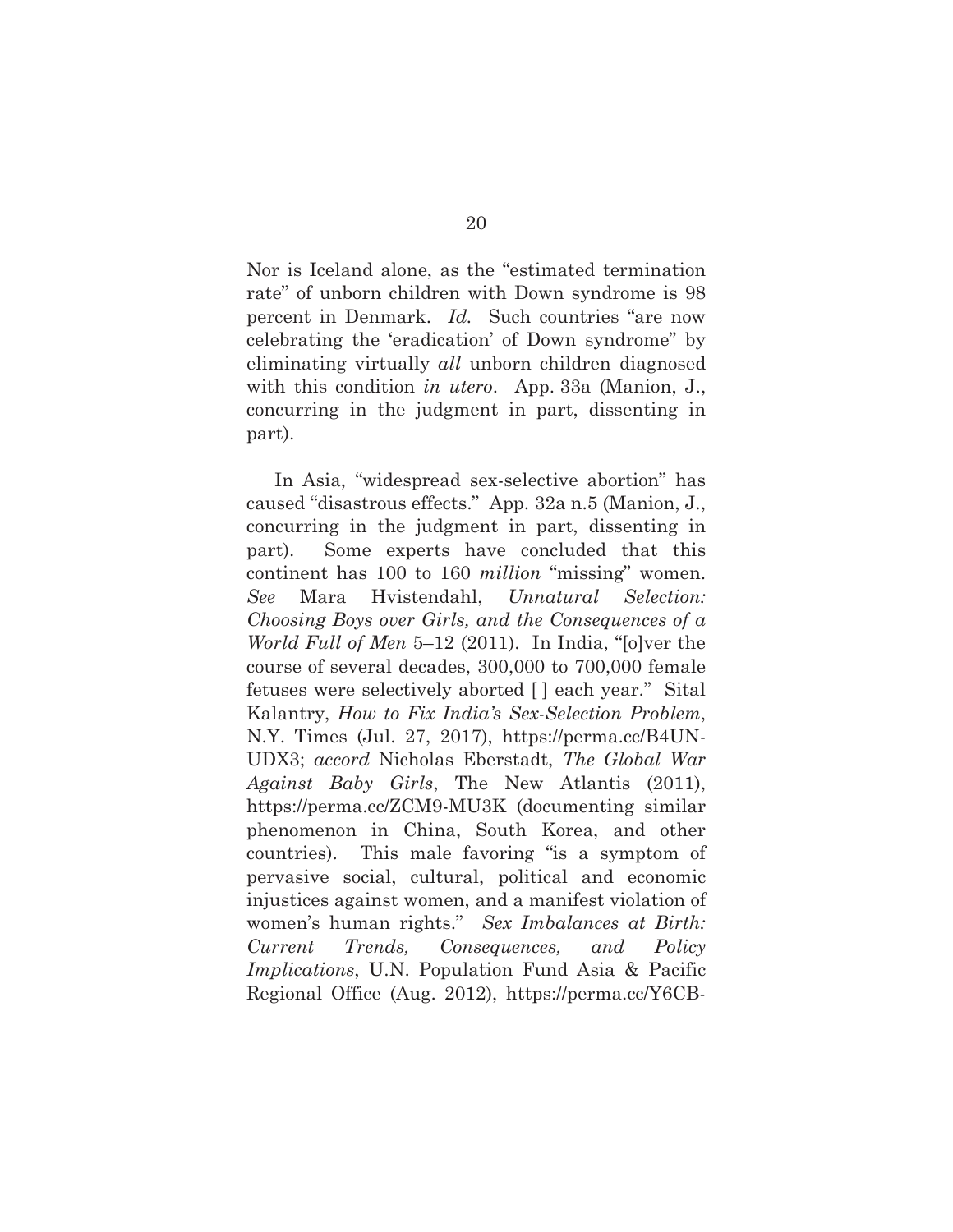GCK2; *Gender-Biased Sex Selection*, U.N. Population Fund, https://perma.cc/KCT4-6T23?type=image. And it causes social disruption as the generations mature. "[F]eminists in Asia worry that as women become scarce, they will be pressured into taking on domestic roles and becoming housewives and mothers rather than scientists and entrepreneurs."Mara Hvistendahl, *Where Have All the Girls Gone?*, Foreign Policy (June 27, 2011), https://perma.cc/2735-FQD6; *accord* Simon Denyer & Annie Gowen, *Too Many Men*, The Washington Post (Apr. 24, 2018), https://perma.cc/2U6J-WC8G.

 The United States is not immune from these evil practices; indeed, the *casus belli* of this lawsuit is Respondents' unabashed desire to assist in such discrimination. *E.g.*, App. 5a. According to the best available estimates, 50 percent or more of pregnant women in the United States who learn that their child will be born with Down syndrome eliminate that child by abortion. Dist. Ct. Dkt. 54-2:13; *see also, e.g.*, Jamie L. Natoli et al., *Prenatal diagnosis of Down syndrome: a systematic review of termination rates (1995–2011)*, 32 Prenat. Diagn. 142, 142 (2012) (between 61% and 93%), https://perma.cc/4JDV-R69B. This practice has reduced the Down syndrome community by 30 percent, Gert de Graaf et al., *Estimates of the Live Births, Natural Losses, and Elective Terminations with Down Syndrome in the United States*, 167A(4) Am. J. Medical Genetics 756– 67 (2015), https://perma.cc/A9VT-33V5, and the loss may be expected to grow as the availability of early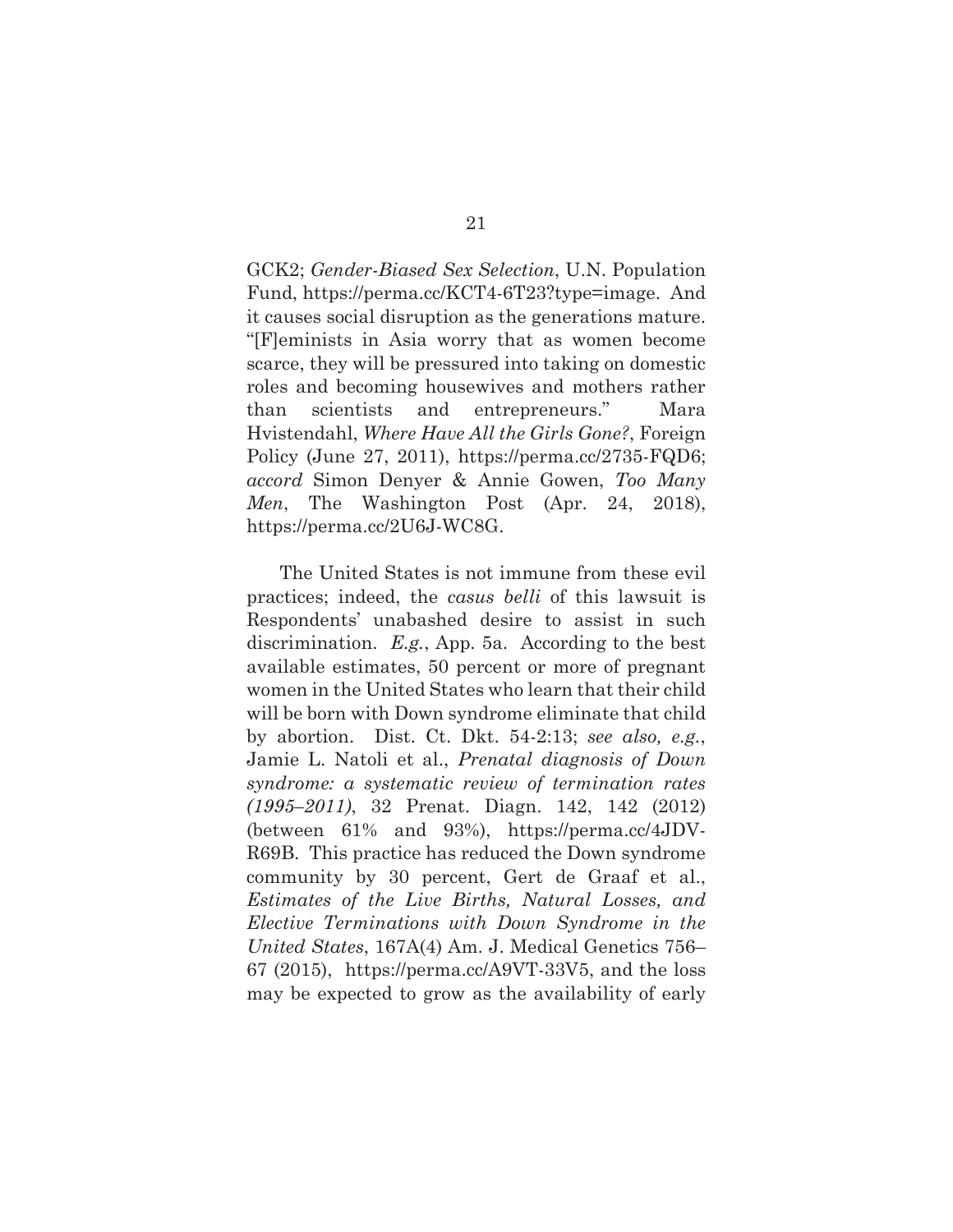prenatal screening increases, *see* Rachèl V. van Schendel et al., *What Do Parents of Children with Down Syndrome Think about Non-Invasive Prenatal Testing (NIPT)?*, 26 J. Genetic Counseling 522 (2017), https://perma.cc/D8YE-WQYU. This discriminatory practice is partly due, no doubt, to the pressure that some women experience from doctors to abort unborn children with Down syndrome. Dist. Ct. Dkt. 54-1:6; *see, e.g.*, Hannah Korkow-Moradi et al., *Common Factors Contributing to the Adjustment Process of Mothers of Children Diagnosed with Down Syndrome: A Qualitative Study*, 28 J. Fam. Psychotherapy 193, 197 (2017); Briana S. Nelson Goff et al., *Receiving the Initial Down Syndrome Diagnosis: A Comparison of Prenatal and Postnatal Parent Group Experiences*, 51 Intellectual & Developmental Disabilities 446, 455 (2013). For example, mothers of children with Down syndrome "commonly express[ ]" that the medical information they receive in prenatal counseling is "biased or overly negative." Gregory Kellogg et al., *Attitudes of Mothers of Children with Down Syndrome Towards Noninvasive Prenatal Testing*, 23 J. Genetic Counseling 805, 810 (2014), https://perma.cc/TG3Z-8387. This bias takes the form of the "subtle shading of information by counselors against persons with Down syndrome," Arthur L. Caplan, *Chloe's Law: A Powerful Legislative Movement Challenging a Core Ethical Norm of Genetic Testing*, 13 PLoS Biol. 1, 2 (2015), https://perma.cc/A92V-CYGQ, or even open advocacy for the "eradication" of Down syndrome via "widespread acceptance of selective termination" of unborn children with the condition, David A. Savitz,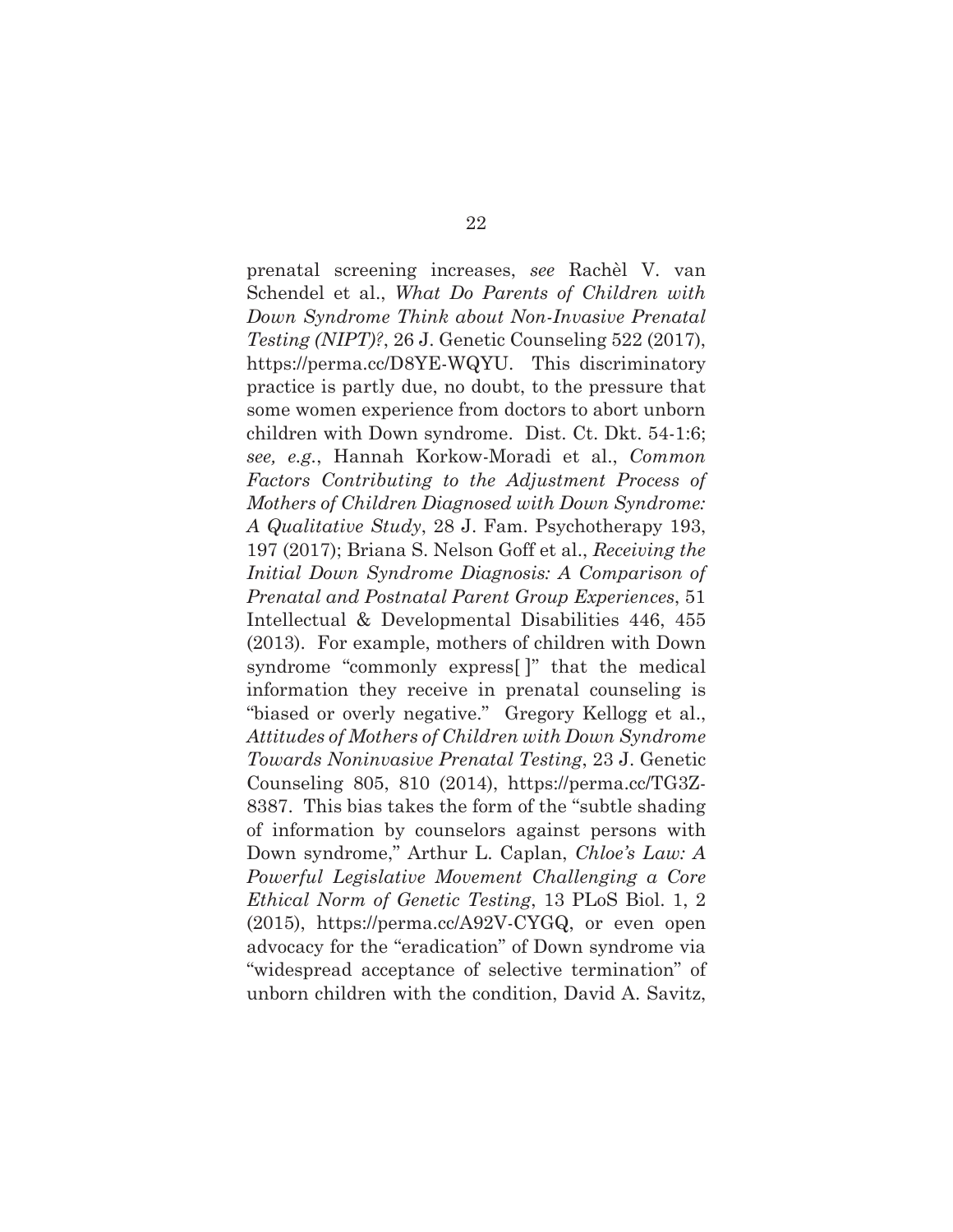*How Far Can Prenatal Screening Go in Preventing Birth Defects*, 152 J. Pediatrics 3, 3 (2008), https://perma.cc/HP2Q-JNKH (also calling this "a desirable and attainable goal").

Sex-selective abortions are common in some communities in the United States. *See* Douglas Almond & Lena Edlund, *Son-biased sex ratios in the 2000 United States Census*, 105 Proc. of the Nat'l Acad. of Sci. 5861, 5861 (2008), https:// perma.cc/F9X5-KWX6; Jason Abrevaya, *Are There Missing Girls in the United States? Evidence from Birth Data*, 1(2) Am. Econ. J.: Applied Econ. 1–34 (2009), https://perma.cc/KXJ9-2XW8. A recent Gallup survey confirms that the longstanding "tendency for American adults to express overall preferences for a boy over a girl" persists today. Frank Newport, *Slight Preference for Having Boy Children Persists in U.S.*, Gallup (July 5, 2018), https://perma.cc/36SP-AYW2 (noting that this bias towards boys is greater for "Americans aged 18 to 29"). As reported in The New York Times, a physician described her experience with this bias in patients that are pregnant with their third child: "'If it's a boy, they keep it. If it's a girl, they'll abort.'" Sam Roberts, *U.S. Births Hint at Bias for Boys in Some Asians*, N.Y. Times (June 14, 2009), https://perma.cc/5RL8-3D8D. As with discriminatory abortions based on disability status, the negative effects of sex-selective abortions may only be expected to grow in the future: "[a]s the ability to . . . create 'designer babies' with specified characteristics [like sex] becomes more of a reality,"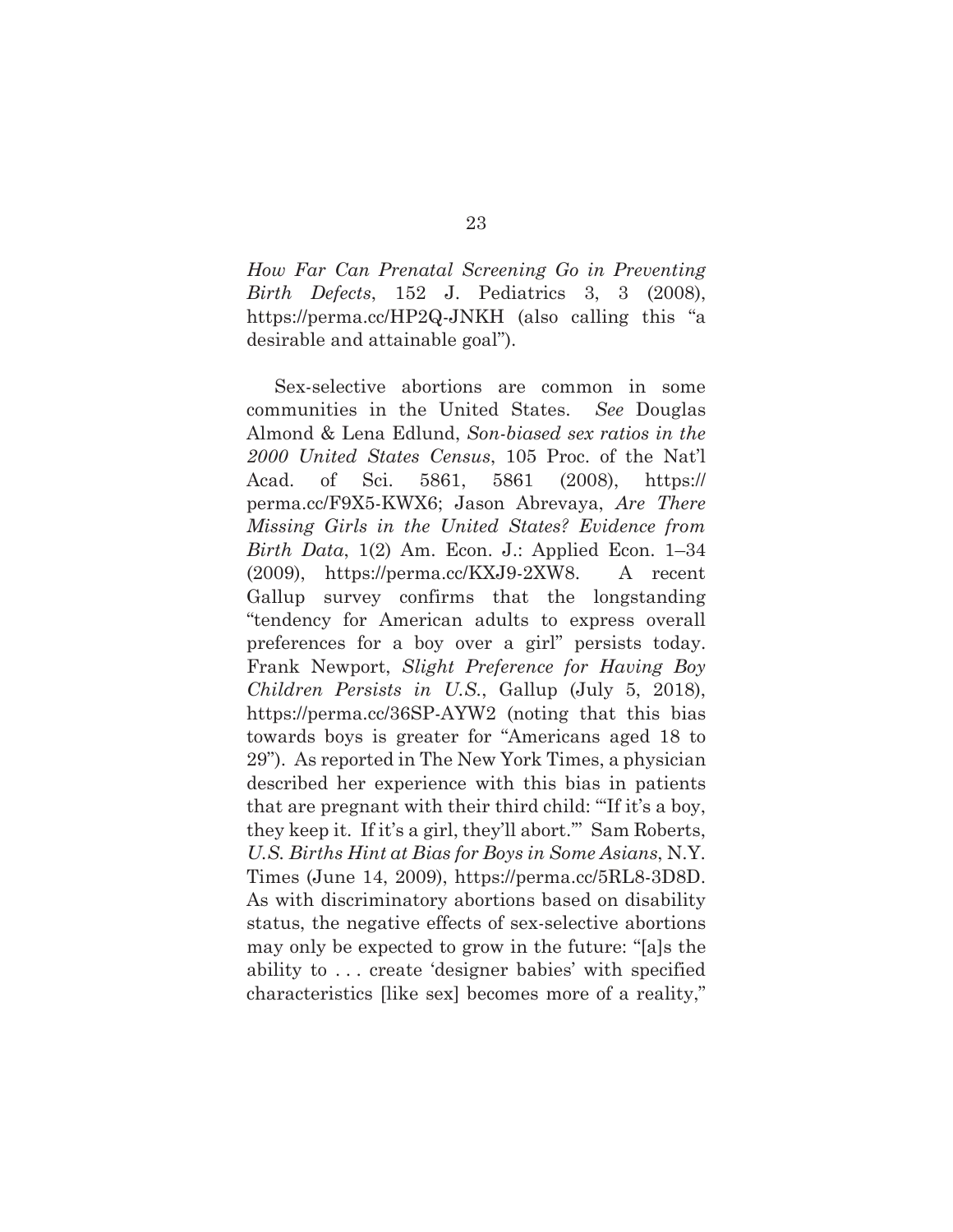the bias toward children of a certain sex could even more directly affect fertility patterns. Newport, *supra*.

The State combating this invidious discrimination by enacting its nondiscrimination interests into law sends a powerful signal to members of minority communities that it is "inhumane" to terminate them, thereby affirming the "profound respect" that the State holds for all people. *See Gonzales*, 550 U.S. at 157 (citation omitted). As Frank Stephens, a disability-rights activist who himself has Down syndrome, powerfully testified before Congress, "a notion is being sold that maybe we don't need to continue to do research concerning Down syndrome. Why? Because there are pre-natal screens that will identify Down syndrome in the womb, and we can just terminate those pregnancies." Frank Stephens, Testimony Before House Subcommittee on Labor, Health and Human Services, and Education 1 (Oct. 25, 2017), https://perma.cc/S73U-GYKS. Recent efforts to "eliminate" Down syndrome are nothing more than "people pushing [a] particular 'final solution' [ ] that people [with Down syndrome] should not exist. They are saying that [people with Down syndrome] have too little value to exist." *Id.* By enacting laws like Indiana's Antidiscrimination Provision, the State affirms Mr. Stephens' poignant claim that those like him are equal human beings. *Id.* These laws thus advance the vital cause of demonstrating to society that *all* human beings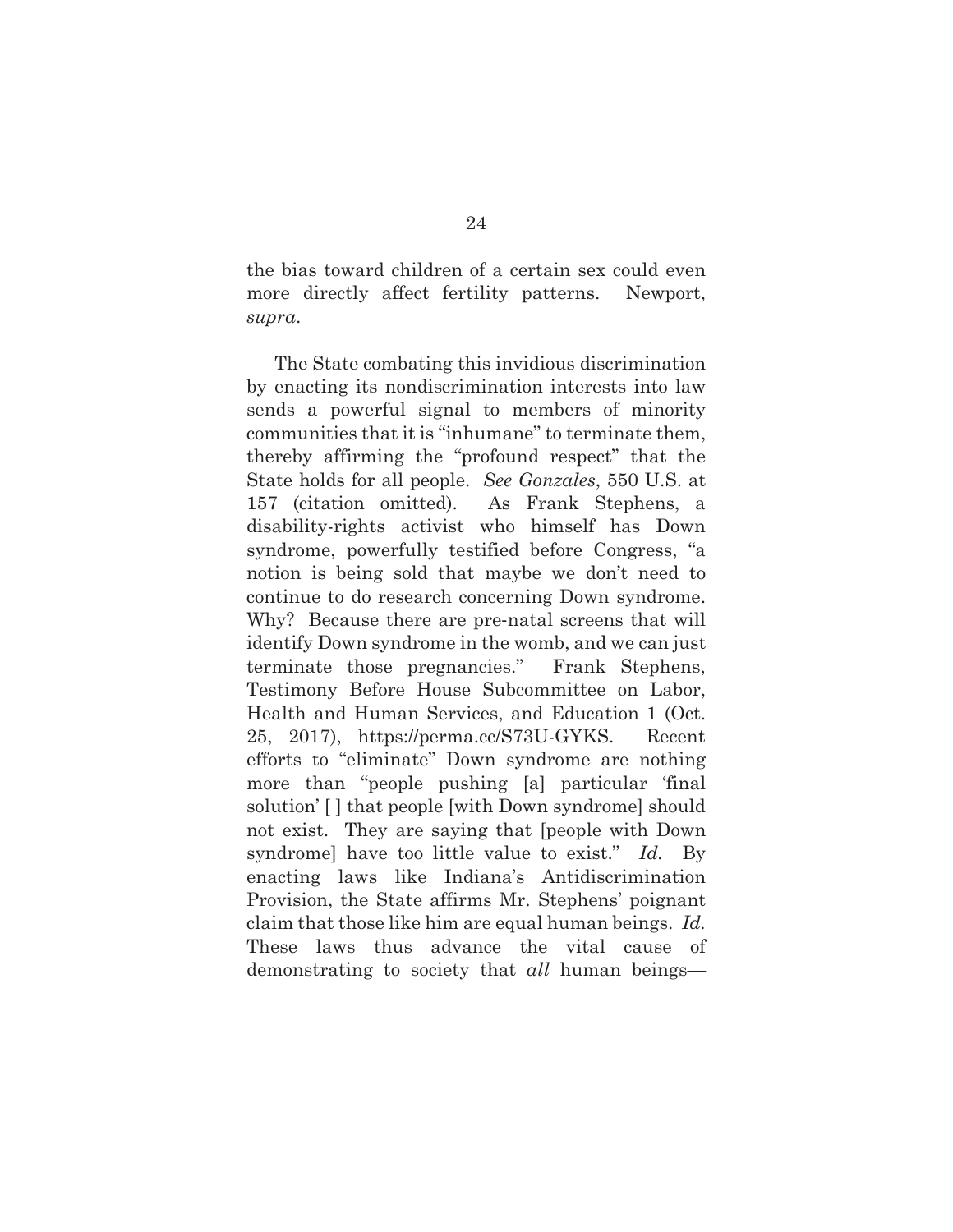including women, racial minorities, and those with disabilities—have lives "worth living."

Finally, that Indiana's Antidiscrimination Provision includes pre-viability abortions does not affect its constitutionality because the State's interests do not correspond to the unborn child's stage of development. In the traditional abortionregulation context, this Court has held that the State's interest in protecting an unborn child's life is "not strong enough" to prohibit a pre-viability abortion. *See Casey*, 505 U.S. at 846, 860. The logic is that the more developed the unborn child, the stronger the State's interest in keeping that child alive. *Id.* This reasoning has no applicability where the strength of the State's interests does not correspond to the unborn child's stage of development. The State's interest is the prevention of the discriminatory elimination of classes of human beings; it makes no difference from the point of view of that interest if unborn children with Down syndrome are systematically eliminated at 10 weeks or 25 weeks, if the result is the same. Genetic screening for Down syndrome now regularly occurs "as early as 10 weeks" into the pregnancy, well before the unborn child is viable. *See* Nat'l Down Syndrome Soc'y, *Understanding a Diagnosis of Down Syndrome*, https://perma.cc/249P-5FD3; *accord* van Schendel, *supra*, at 525. So to prohibit effectively the discriminatory elimination of this class of society, the Provision must operate pre-viability.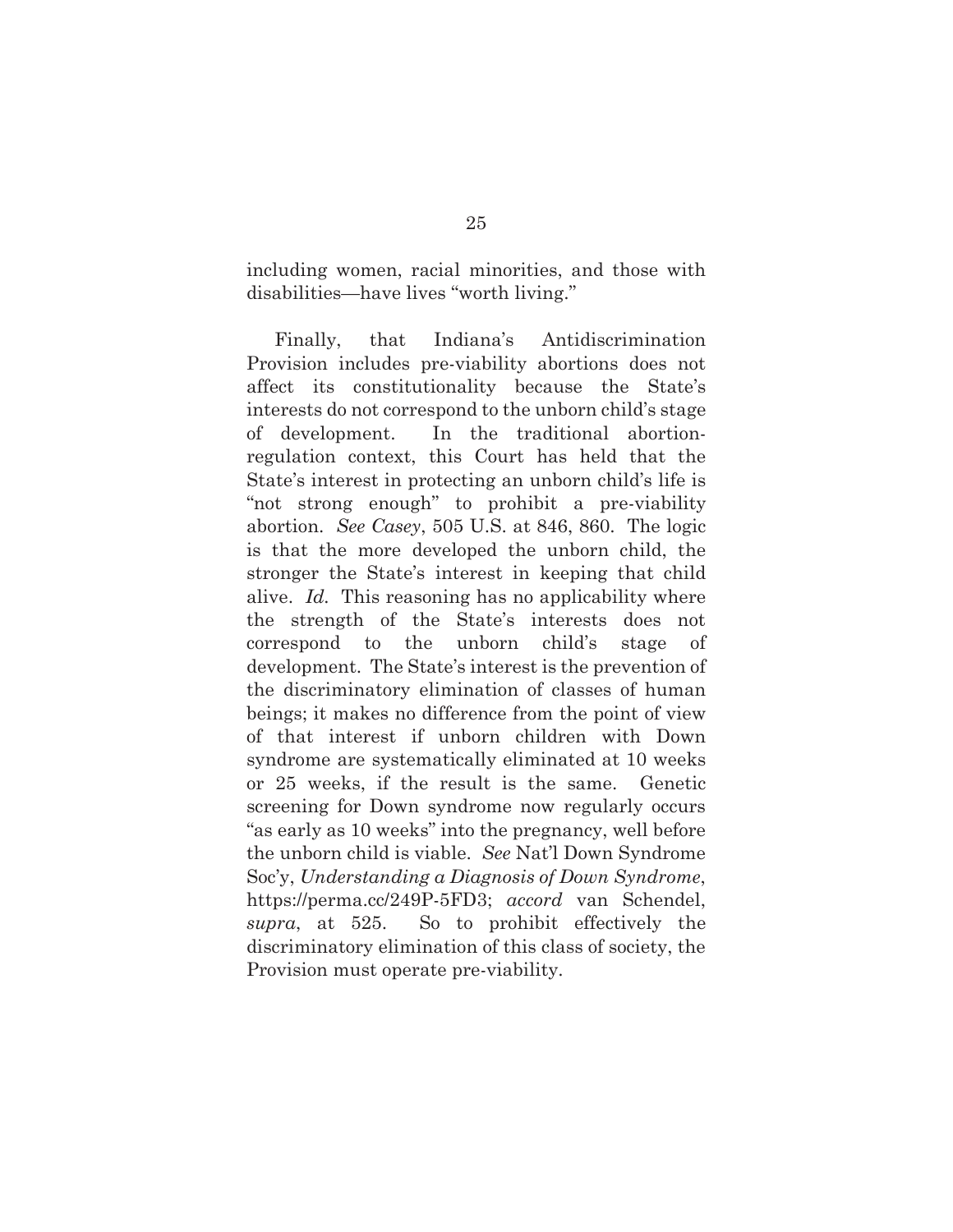#### **CONCLUSION**

This Court should grant the Petition.

Respectfully submitted,

BRAD D. SCHIMEL Attorney General MISHA TSEYTLIN Solicitor General *Counsel of Record* 

STATE OF WISCONSIN DEPARTMENT OF JUSTICE 17 West Main Street Madison, WI 53703 *tseytlinm@doj.state.wi.us*  (608) 267-9323

KEVIN M. LEROY Deputy Solicitor General

Attorneys for *Amicus Curiae* State of Wisconsin

November 2018

[Additional counsel listed on next page]

#### 26